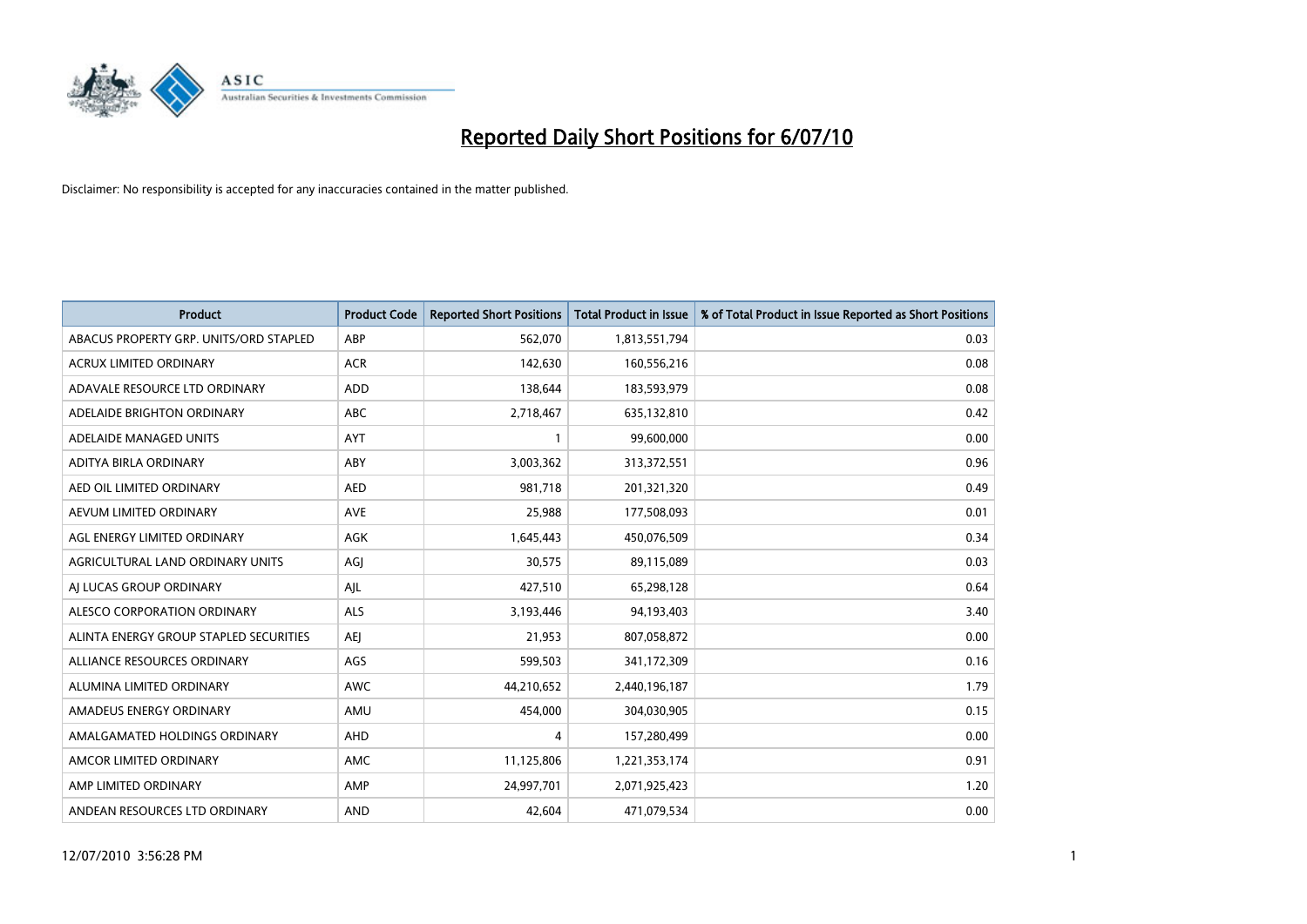

| <b>Product</b>                          | <b>Product Code</b> | <b>Reported Short Positions</b> | Total Product in Issue | % of Total Product in Issue Reported as Short Positions |
|-----------------------------------------|---------------------|---------------------------------|------------------------|---------------------------------------------------------|
| ANSELL LIMITED ORDINARY                 | <b>ANN</b>          | 2,543,351                       | 131,577,652            | 1.92                                                    |
| ANTARES ENERGY LTD ORDINARY             | <b>AZZ</b>          | 159,483                         | 299,333,110            | 0.05                                                    |
| ANZ BANKING GRP LTD ORDINARY            | <b>ANZ</b>          | 6,053,776                       | 2,533,756,915          | 0.20                                                    |
| APA GROUP STAPLED SECURITIES            | <b>APA</b>          | 6,798,438                       | 542,318,629            | 1.26                                                    |
| APEX MINERALS NL ORDINARY               | <b>AXM</b>          | 885,146                         | 3,317,819,909          | 0.03                                                    |
| APN EUROPEAN RETAIL UNITS STAPLED SEC.  | <b>AEZ</b>          | 11,832                          | 544,910,660            | 0.00                                                    |
| APN NEWS & MEDIA ORDINARY               | <b>APN</b>          | 24,387,536                      | 598,823,853            | 4.07                                                    |
| APOLLO GAS LIMITED ORDINARY             | <b>AZO</b>          | 71,180                          | 83,488,660             | 0.09                                                    |
| AQUARIUS PLATINUM. ORDINARY             | <b>AOP</b>          | 2,526,553                       | 463,070,936            | 0.54                                                    |
| AQUILA RESOURCES ORDINARY               | <b>AQA</b>          | 1,507,098                       | 322,273,136            | 0.46                                                    |
| ARAFURA RESOURCE LTD ORDINARY           | <b>ARU</b>          | 65,918                          | 290,640,342            | 0.02                                                    |
| ARDENT LEISURE GROUP STAPLED SECURITIES | AAD                 | 536,928                         | 309,109,468            | 0.17                                                    |
| ARISTOCRAT LEISURE ORDINARY             | ALL                 | 20,316,248                      | 533,379,348            | 3.78                                                    |
| <b>ARROW ENERGY ORDINARY</b>            | <b>AOE</b>          | 1,188,013                       | 734,120,686            | 0.17                                                    |
| ASCIANO GROUP STAPLED SECURITIES        | <b>AIO</b>          | 30,061,174                      | 2,926,103,883          | 1.01                                                    |
| ASG GROUP LIMITED ORDINARY              | ASZ                 | 37,398                          | 151,836,046            | 0.02                                                    |
| ASPEN GROUP ORD/UNITS STAPLED           | <b>APZ</b>          | 388,911                         | 579,980,076            | 0.06                                                    |
| ASTRO JAP PROP GROUP STAPLED SECURITIES | AJA                 | 1,947,267                       | 508,212,161            | 0.38                                                    |
| ASX LIMITED ORDINARY                    | <b>ASX</b>          | 2,646,850                       | 173,576,316            | 1.51                                                    |
| ATLAS IRON LIMITED ORDINARY             | AGO                 | 13,868,538                      | 473,673,816            | 2.91                                                    |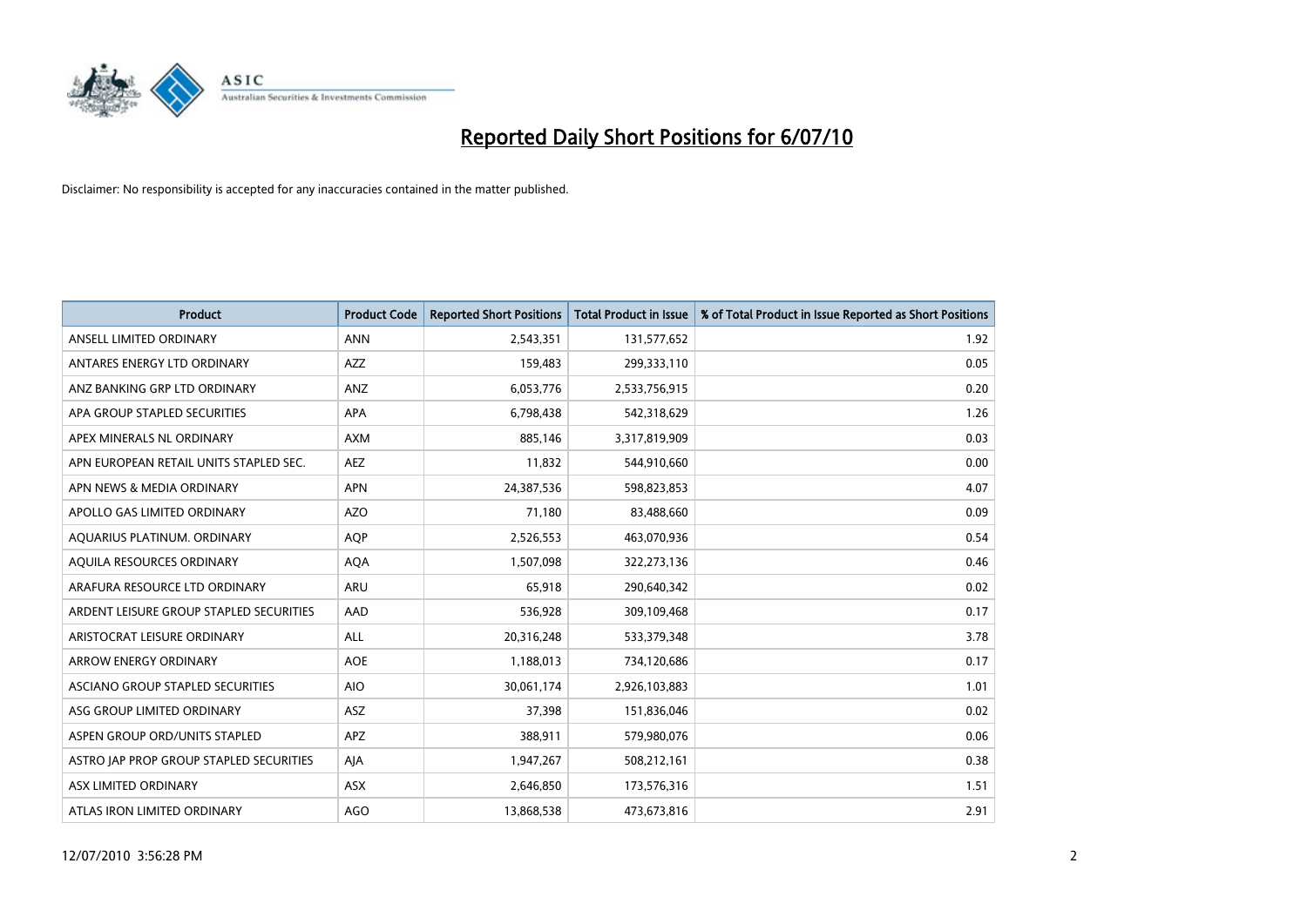

| <b>Product</b>                       | <b>Product Code</b> | <b>Reported Short Positions</b> | <b>Total Product in Issue</b> | % of Total Product in Issue Reported as Short Positions |
|--------------------------------------|---------------------|---------------------------------|-------------------------------|---------------------------------------------------------|
| AUCKLAND INTERNATION ORDINARY        | <b>AIA</b>          | 54                              | 1,310,392,831                 | 0.00                                                    |
| AURORA OIL & GAS ORDINARY            | <b>AUT</b>          | 200,000                         | 253,583,676                   | 0.08                                                    |
| <b>AUROX RESOURCES ORDINARY</b>      | <b>AXO</b>          | 3                               | 196,044,413                   | 0.00                                                    |
| AUSDRILL LIMITED ORDINARY            | <b>ASL</b>          | 128,183                         | 254,290,140                   | 0.04                                                    |
| AUSENCO LIMITED ORDINARY             | <b>AAX</b>          | 3,758,159                       | 122,427,576                   | 3.07                                                    |
| <b>AUSTAL LIMITED ORDINARY</b>       | ASB                 | 161,991                         | 188,069,638                   | 0.07                                                    |
| <b>AUSTAR UNITED ORDINARY</b>        | <b>AUN</b>          | 12,983,631                      | 1,260,030,198                 | 1.03                                                    |
| AUSTBROKERS HOLDINGS ORDINARY        | <b>AUB</b>          | 8,225                           | 52,653,687                    | 0.02                                                    |
| AUSTEREO GROUP LTD. ORDINARY         | <b>AEO</b>          | 1,349                           | 344,798,708                   | 0.00                                                    |
| AUSTIN ENGINEERING ORDINARY          | ANG                 | 16,375                          | 69,314,403                    | 0.02                                                    |
| AUSTRALAND PROPERTY STAPLED SECURITY | <b>ALZ</b>          | 442,959                         | 576,837,197                   | 0.07                                                    |
| AUSTRALIAN AGRICULT, ORDINARY        | <b>AAC</b>          | 5,233,059                       | 264,264,459                   | 1.98                                                    |
| <b>AUSTRALIAN EDUCATION UNITS</b>    | <b>AEU</b>          | 625.000                         | 134,973,383                   | 0.46                                                    |
| AUSTRALIAN FOUNDAT, ORDINARY         | AFI                 | 19,044                          | 989,153,644                   | 0.00                                                    |
| AUSTRALIAN INFRASTR, UNITS/ORDINARY  | <b>AIX</b>          | 609.820                         | 620,733,944                   | 0.09                                                    |
| AUSTRALIAN MINES LTD ORDINARY        | <b>AUZ</b>          | 1,400,000                       | 6,981,662,168                 | 0.02                                                    |
| AUSTRALIAN PHARM. ORDINARY           | API                 | 418,050                         | 488,115,883                   | 0.08                                                    |
| AUTOMOTIVE HOLDINGS ORDINARY         | <b>AHE</b>          | 23,375                          | 225,731,300                   | 0.01                                                    |
| AVEXA LIMITED ORDINARY               | <b>AVX</b>          | 243,657                         | 847,688,779                   | 0.03                                                    |
| AVOCA RESOURCES ORDINARY             | <b>AVO</b>          | 11,509,912                      | 290,077,135                   | 3.96                                                    |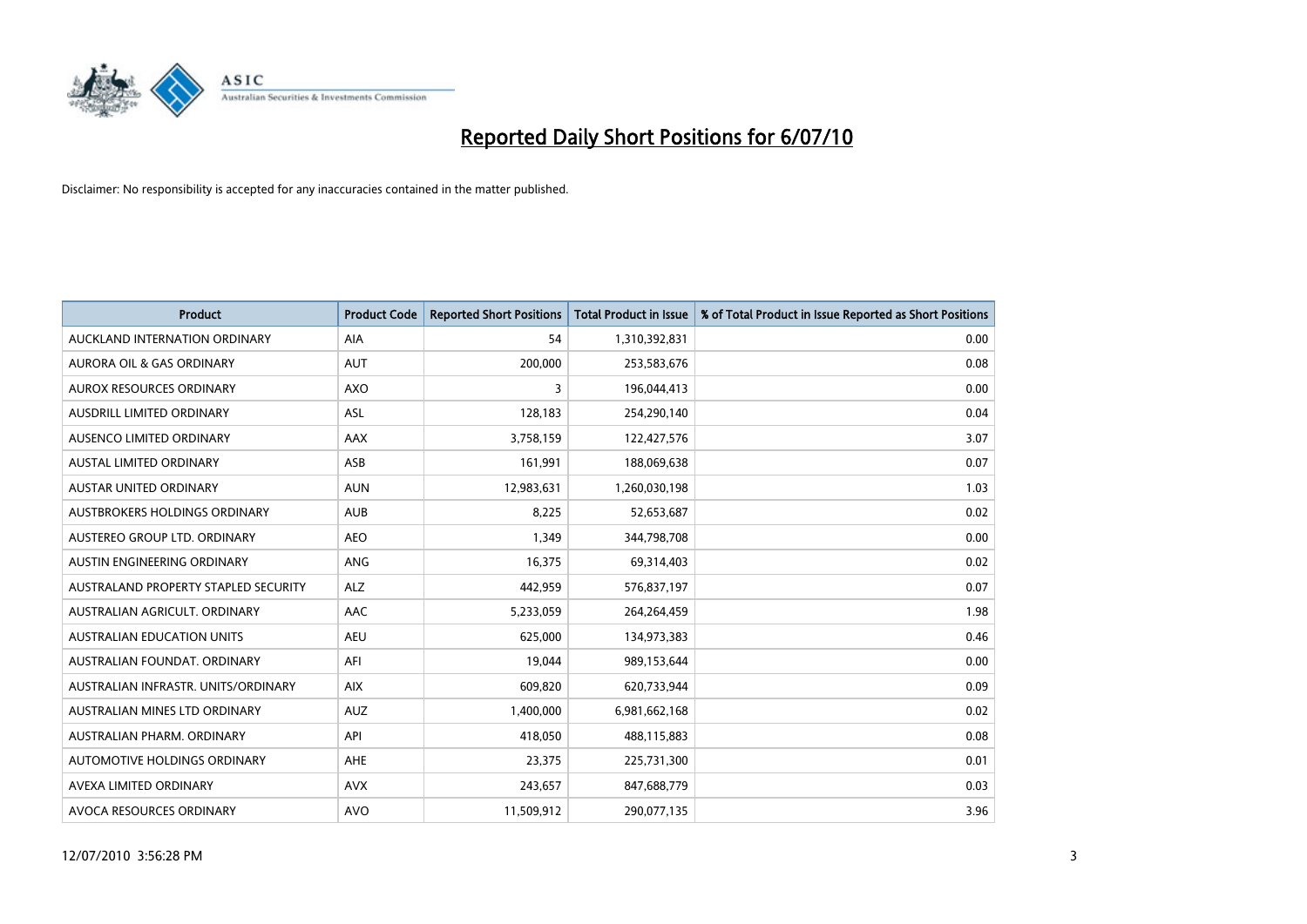

| <b>Product</b>                       | <b>Product Code</b> | <b>Reported Short Positions</b> | <b>Total Product in Issue</b> | % of Total Product in Issue Reported as Short Positions |
|--------------------------------------|---------------------|---------------------------------|-------------------------------|---------------------------------------------------------|
| AWB LIMITED ORDINARY                 | AWB                 | 8,849,953                       | 817,304,356                   | 1.08                                                    |
| AWE LIMITED ORDINARY                 | <b>AWE</b>          | 362,778                         | 521,871,941                   | 0.06                                                    |
| AXA ASIA PACIFIC ORDINARY            | <b>AXA</b>          | 377,838                         | 2,067,095,545                 | 0.01                                                    |
| BANK OF QUEENSLAND. ORDINARY         | <b>BOO</b>          | 468,008                         | 215,681,127                   | 0.22                                                    |
| <b>BANNERMAN RESOURCES ORDINARY</b>  | <b>BMN</b>          | 308,074                         | 201,710,934                   | 0.15                                                    |
| <b>BASS STRAIT OIL CO ORDINARY</b>   | <b>BAS</b>          | 1,482                           | 291,030,250                   | 0.00                                                    |
| <b>BATAVIA MINING ORDINARY</b>       | <b>BTV</b>          | 2,500                           | 153,031,645                   | 0.00                                                    |
| <b>BAUXITE RESOURCE LTD ORDINARY</b> | <b>BAU</b>          | 44,797                          | 234,379,896                   | 0.02                                                    |
| BC IRON LIMITED ORDINARY             | <b>BCI</b>          | 22,374                          | 83,911,000                    | 0.03                                                    |
| BEACH ENERGY LIMITED ORDINARY        | <b>BPT</b>          | 813,138                         | 1,092,161,437                 | 0.09                                                    |
| BENDIGO AND ADELAIDE ORDINARY        | <b>BEN</b>          | 3,063,939                       | 354,475,517                   | 0.86                                                    |
| <b>BENDIGO MINING LTD ORDINARY</b>   | <b>BDG</b>          | 111,751                         | 509,712,735                   | 0.02                                                    |
| BERKELEY RESOURCES ORDINARY          | <b>BKY</b>          | 6,566                           | 136,090,319                   | 0.00                                                    |
| <b>BHP BILLITON LIMITED ORDINARY</b> | <b>BHP</b>          | 34,438,999                      | 3,356,081,497                 | 1.01                                                    |
| <b>BILLABONG ORDINARY</b>            | <b>BBG</b>          | 6,760,203                       | 253,122,552                   | 2.69                                                    |
| <b>BIOTA HOLDINGS ORDINARY</b>       | <b>BTA</b>          | 1,667,830                       | 179,209,987                   | 0.95                                                    |
| <b>BISALLOY STEEL ORDINARY</b>       | <b>BIS</b>          | 84,480                          | 216,455,965                   | 0.04                                                    |
| BKI INVESTMENT LTD ORDINARY          | BKI                 | 508                             | 418,566,158                   | 0.00                                                    |
| <b>BLACKTHORN RESOURCES ORDINARY</b> | <b>BTR</b>          | 35,848                          | 106,885,300                   | 0.03                                                    |
| <b>BLUESCOPE STEEL LTD ORDINARY</b>  | <b>BSL</b>          | 10,902,835                      | 1,823,322,017                 | 0.57                                                    |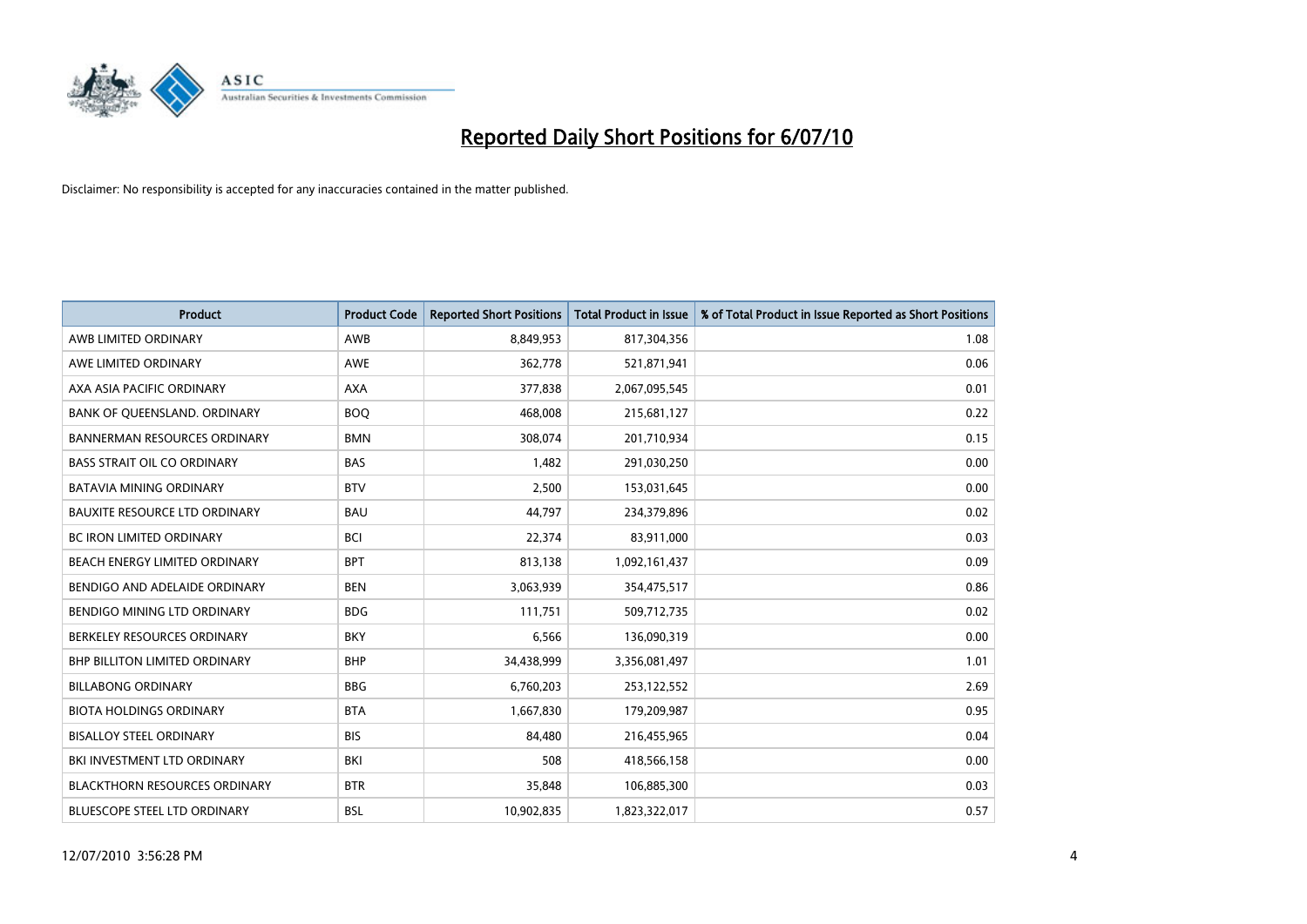

| <b>Product</b>                           | <b>Product Code</b> | <b>Reported Short Positions</b> | <b>Total Product in Issue</b> | % of Total Product in Issue Reported as Short Positions |
|------------------------------------------|---------------------|---------------------------------|-------------------------------|---------------------------------------------------------|
| <b>BOART LONGYEAR ORDINARY</b>           | <b>BLY</b>          | 3,178,101                       | 461,163,412                   | 0.69                                                    |
| <b>BOOM LOGISTICS ORDINARY</b>           | <b>BOL</b>          | 57.499                          | 460,795,156                   | 0.01                                                    |
| BORAL LIMITED, ORDINARY                  | <b>BLD</b>          | 25,931,876                      | 598,952,998                   | 4.33                                                    |
| BOTSWANA METALS LTD ORDINARY             | <b>BML</b>          | 7,000                           | 106,087,760                   | 0.01                                                    |
| <b>BOW ENERGY LIMITED ORDINARY</b>       | <b>BOW</b>          | 3,614,228                       | 280,607,187                   | 1.29                                                    |
| <b>BRADKEN LIMITED ORDINARY</b>          | <b>BKN</b>          | 748,746                         | 138,747,494                   | 0.54                                                    |
| <b>BRAMBLES LIMITED ORDINARY</b>         | <b>BXB</b>          | 7,777,314                       | 1,422,229,707                 | 0.55                                                    |
| <b>BRAVURA SOLUTIONS ORDINARY</b>        | <b>BVA</b>          | 1,252,779                       | 648,127,461                   | 0.19                                                    |
| BREVILLE GROUP LTD ORDINARY              | <b>BRG</b>          | 2,740                           | 129,515,322                   | 0.00                                                    |
| <b>BRICKWORKS LIMITED ORDINARY</b>       | <b>BKW</b>          | 24,289                          | 147,235,904                   | 0.01                                                    |
| <b>BROCKMAN RESOURCES ORDINARY</b>       | <b>BRM</b>          | 266,936                         | 141,488,151                   | 0.18                                                    |
| BT INVESTMENT MNGMNT ORDINARY            | <b>BTT</b>          | 612,546                         | 160,000,000                   | 0.38                                                    |
| <b>BUNNINGS WAREHOUSE ORDINARY UNITS</b> | <b>BWP</b>          | 409.782                         | 420,711,773                   | 0.10                                                    |
| <b>BURU ENERGY ORDINARY</b>              | <b>BRU</b>          | 171,612                         | 182,769,813                   | 0.09                                                    |
| CABCHARGE AUSTRALIA ORDINARY             | CAB                 | 1,623,031                       | 120,437,014                   | 1.35                                                    |
| CALTEX AUSTRALIA ORDINARY                | <b>CTX</b>          | 6,862,014                       | 270,000,000                   | 2.54                                                    |
| <b>CAMPBELL BROTHERS ORDINARY</b>        | CPB                 | 331,558                         | 63,517,495                    | 0.53                                                    |
| CAPE LAMBERT RES LTD ORDINARY            | <b>CFE</b>          | 255,953                         | 593,166,467                   | 0.04                                                    |
| <b>CARBON ENERGY ORDINARY</b>            | <b>CNX</b>          | 808,618                         | 609,497,650                   | 0.12                                                    |
| <b>CARDNO LIMITED ORDINARY</b>           | CDD                 | 25,268                          | 90,510,461                    | 0.02                                                    |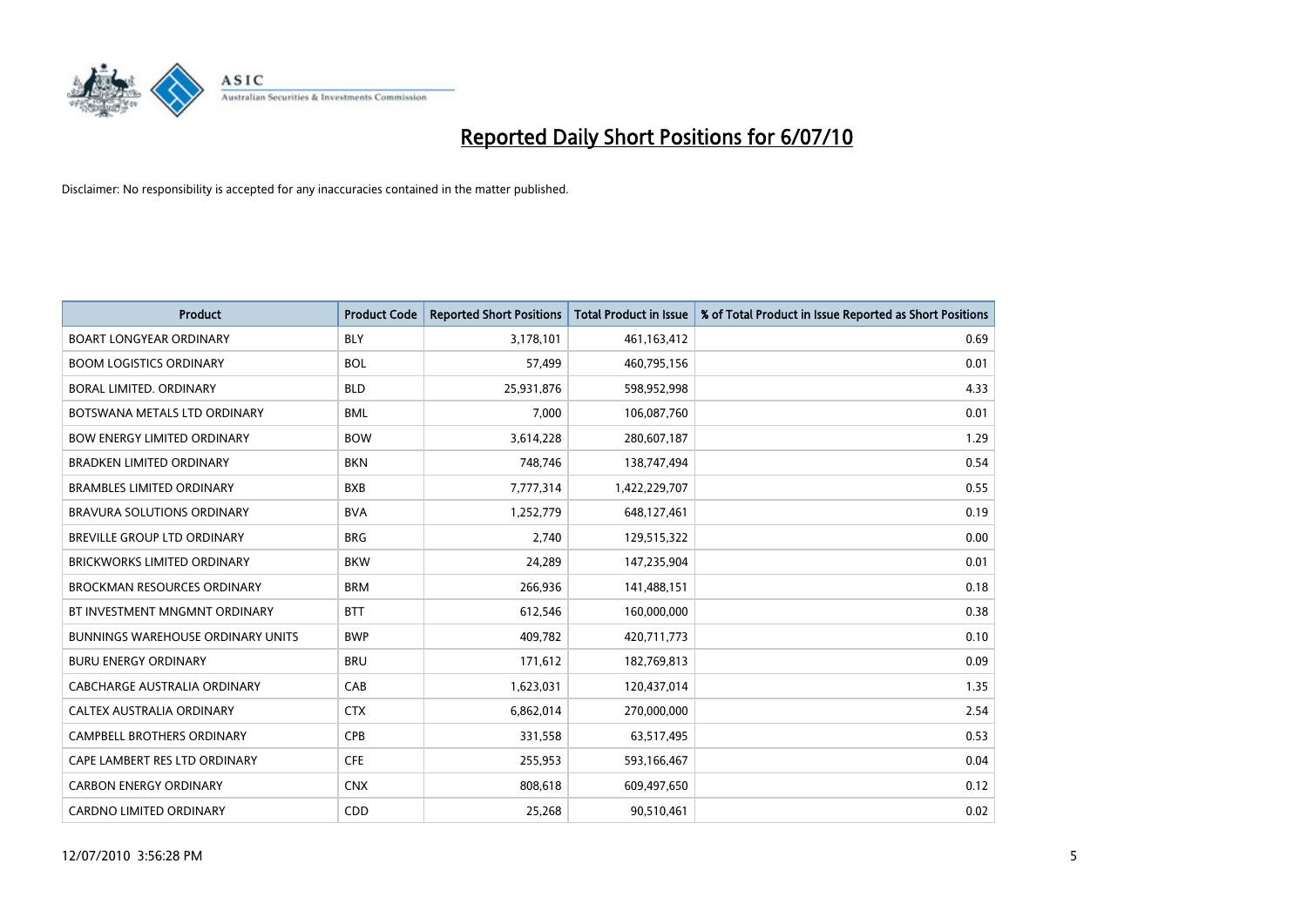

| <b>Product</b>                             | <b>Product Code</b> | <b>Reported Short Positions</b> | <b>Total Product in Issue</b> | % of Total Product in Issue Reported as Short Positions |
|--------------------------------------------|---------------------|---------------------------------|-------------------------------|---------------------------------------------------------|
| CARNARVON PETROLEUM ORDINARY               | <b>CVN</b>          | 1,240,770                       | 686,759,634                   | 0.17                                                    |
| CARNEGIE WAVE ENERGY ORDINARY              | <b>CWE</b>          | 83,000                          | 565,237,627                   | 0.01                                                    |
| <b>CARPATHIAN RESOURCES ORDINARY</b>       | <b>CPN</b>          | 75,000                          | 265,533,501                   | 0.03                                                    |
| CARPENTARIA EXP. LTD ORDINARY              | CAP                 | 9,777                           | 71,541,301                    | 0.01                                                    |
| CARSALES.COM LTD ORDINARY                  | <b>CRZ</b>          | 1,000,994                       | 232,490,800                   | 0.42                                                    |
| CASH CONVERTERS ORD/DIV ACCESS             | CCV                 | 76,688                          | 379,761,025                   | 0.01                                                    |
| <b>CASPIAN OIL &amp; GAS ORDINARY</b>      | <b>CIG</b>          | 50.000                          | 1,331,500,513                 | 0.00                                                    |
| CATALPA RESOURCES ORDINARY                 | <b>CAH</b>          | 36,777                          | 161,375,674                   | 0.02                                                    |
| CEC GROUP LIMITED ORDINARY                 | <b>CEG</b>          | 1,750                           | 79,662,662                    | 0.00                                                    |
| <b>CELLNET GROUP ORDINARY</b>              | <b>CLT</b>          | 1,342                           | 73,689,793                    | 0.00                                                    |
| CENTENNIAL COAL ORDINARY                   | <b>CEY</b>          | 11,148,748                      | 394,998,737                   | 2.83                                                    |
| CENTRAL PETROLEUM ORDINARY                 | <b>CTP</b>          | 11,455                          | 907,289,333                   | 0.00                                                    |
| <b>CENTRO PROPERTIES UNITS/ORD STAPLED</b> | <b>CNP</b>          | 323,831                         | 972,414,514                   | 0.03                                                    |
| CENTRO RETAIL GROUP STAPLED SECURITIES     | <b>CER</b>          | 2,616,509                       | 2,286,399,424                 | 0.11                                                    |
| <b>CERAMIC FUEL CELLS ORDINARY</b>         | <b>CFU</b>          | 132,140                         | 1,029,873,280                 | 0.02                                                    |
| CFS RETAIL PROPERTY UNITS                  | <b>CFX</b>          | 67,678,623                      | 2,510,727,671                 | 2.68                                                    |
| <b>CGA MINING LIMITED ORDINARY</b>         | <b>CGX</b>          | 33,611                          | 331,294,976                   | 0.01                                                    |
| CHALLENGER DIV.PRO. STAPLED UNITS          | <b>CDI</b>          | 356,695                         | 913,426,007                   | 0.03                                                    |
| <b>CHALLENGER F.S.G.LTD ORDINARY</b>       | <b>CGF</b>          | 14,790,611                      | 499,623,232                   | 2.96                                                    |
| <b>CHALLENGER INFRAST, STAPLED UNITS</b>   | <b>CIF</b>          | 98.643                          | 318,569,798                   | 0.03                                                    |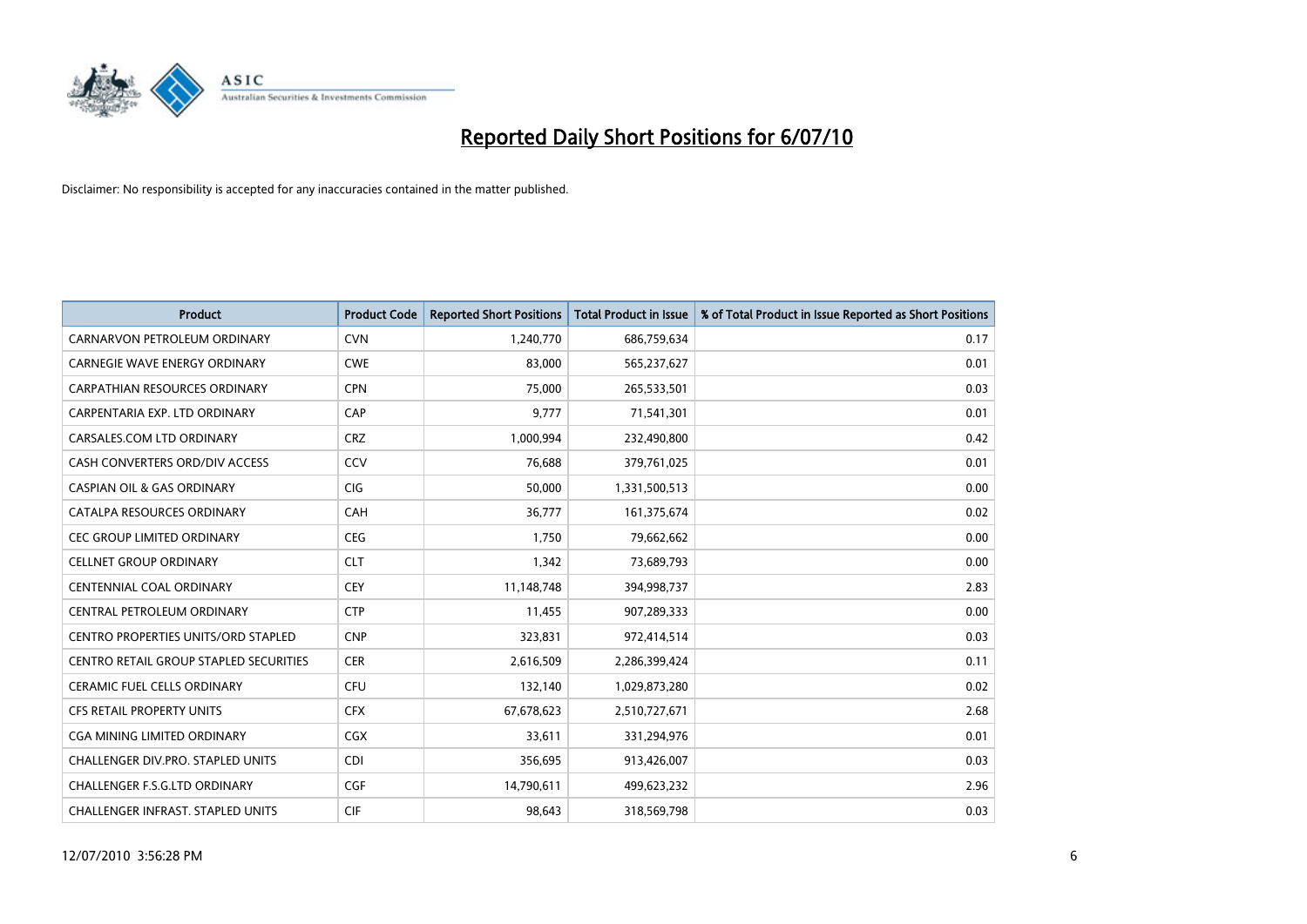

| <b>Product</b>                          | <b>Product Code</b> | <b>Reported Short Positions</b> | Total Product in Issue | % of Total Product in Issue Reported as Short Positions |
|-----------------------------------------|---------------------|---------------------------------|------------------------|---------------------------------------------------------|
| <b>CHANDLER MACLEOD LTD ORDINARY</b>    | <b>CMG</b>          | 11,970                          | 421,812,960            | 0.00                                                    |
| CHARTER HALL GROUP STAPLED US PROHIBIT. | <b>CHC</b>          | 416,342                         | 1,212,723,832          | 0.03                                                    |
| <b>CHARTER HALL OFFICE UNIT</b>         | COO                 | 536,136                         | 4,872,354,215          | 0.00                                                    |
| <b>CHARTER HALL RETAIL UNITS</b>        | <b>COR</b>          | 2,704,954                       | 1,505,216,260          | 0.17                                                    |
| CHEMGENEX PHARMACEUT ORDINARY           | <b>CXS</b>          | 2,225                           | 283,348,870            | 0.00                                                    |
| CITADEL RESOURCE GRP ORDINARY           | CGG                 | 10,468,682                      | 2,328,228,842          | 0.45                                                    |
| CITIGOLD CORP LTD ORDINARY              | <b>CTO</b>          | 2,098,686                       | 908,565,634            | 0.23                                                    |
| CLINUVEL PHARMACEUT. ORDINARY           | <b>CUV</b>          | 41,277                          | 303,188,665            | 0.01                                                    |
| <b>CLOUGH LIMITED ORDINARY</b>          | <b>CLO</b>          | 892,390                         | 768,776,269            | 0.11                                                    |
| <b>COAL &amp; ALLIED ORDINARY</b>       | <b>CNA</b>          | 3,358                           | 86,584,735             | 0.00                                                    |
| COAL OF AFRICA LTD ORDINARY             | <b>CZA</b>          | 1,388,552                       | 530,514,663            | 0.27                                                    |
| <b>COALSPUR MINES LTD ORDINARY</b>      | <b>CPL</b>          | 185,044                         | 362,499,962            | 0.06                                                    |
| COCA-COLA AMATIL ORDINARY               | <b>CCL</b>          | 5,953,270                       | 754,439,669            | 0.76                                                    |
| <b>COCHLEAR LIMITED ORDINARY</b>        | COH                 | 1,509,357                       | 56,543,401             | 2.66                                                    |
| <b>COEUR D'ALENE MINES. CDI 1:1</b>     | <b>CXC</b>          | 3,210                           | 4,434,254              | 0.07                                                    |
| <b>COFFEY INTERNATIONAL ORDINARY</b>    | <b>COF</b>          | 95.388                          | 129,035,760            | 0.07                                                    |
| COMMONWEALTH BANK, ORDINARY             | <b>CBA</b>          | 12,266,563                      | 1,548,737,374          | 0.77                                                    |
| COMMONWEALTH PROP ORDINARY UNITS        | <b>CPA</b>          | 38,678,869                      | 2,012,803,230          | 1.95                                                    |
| <b>COMPASS RESOURCES ORDINARY</b>       | <b>CMR</b>          | 101,480                         | 147,402,920            | 0.07                                                    |
| COMPUTERSHARE LTD ORDINARY              | <b>CPU</b>          | 3,934,780                       | 555,664,059            | 0.70                                                    |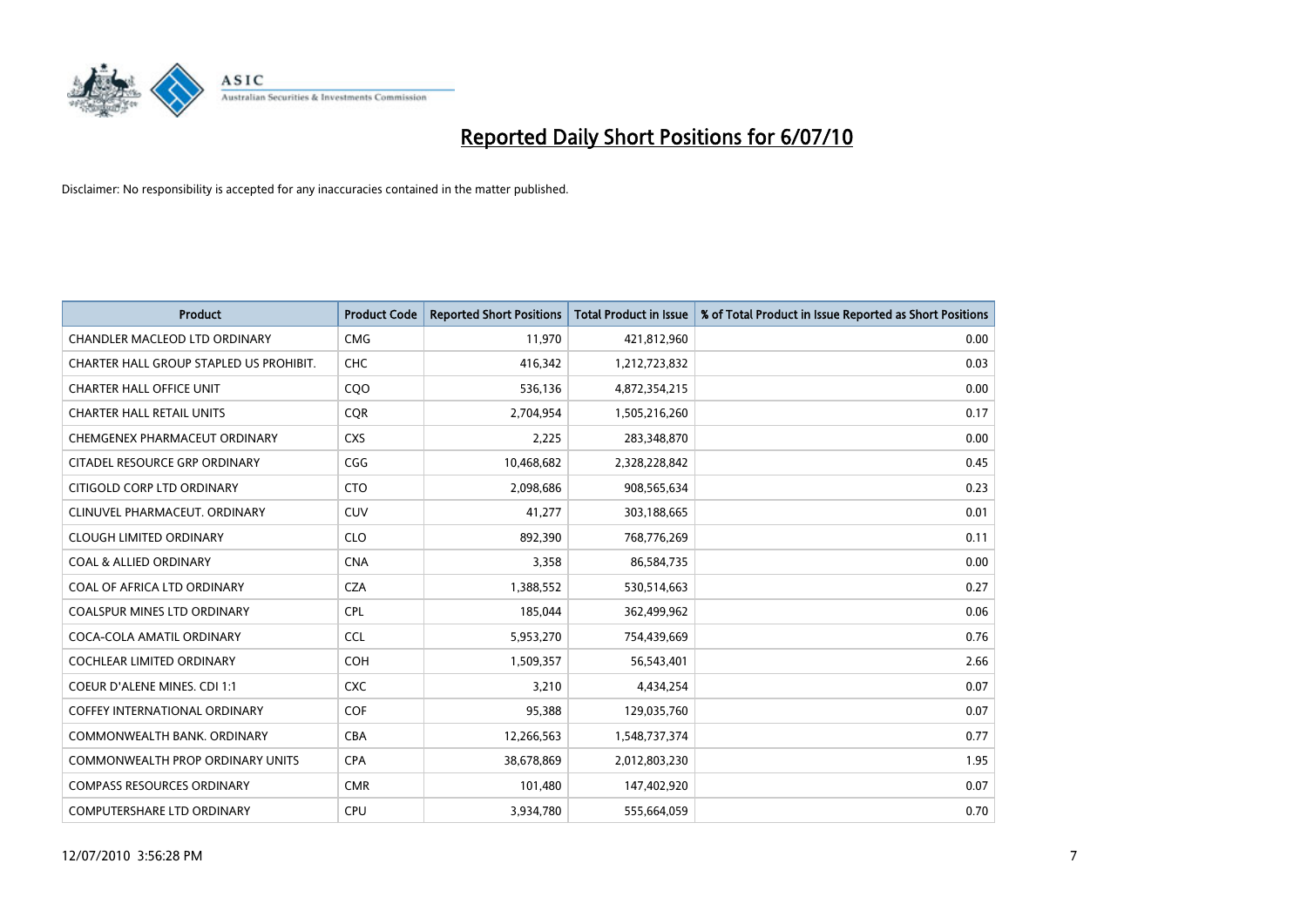

| <b>Product</b>                           | <b>Product Code</b> | <b>Reported Short Positions</b> | <b>Total Product in Issue</b> | % of Total Product in Issue Reported as Short Positions |
|------------------------------------------|---------------------|---------------------------------|-------------------------------|---------------------------------------------------------|
| <b>CONNECTEAST GROUP STAPLED</b>         | CEU                 | 30,279,736                      | 3,940,145,951                 | 0.78                                                    |
| CONQUEST MINING ORDINARY                 | COT                 | 77.625                          | 353,151,103                   | 0.02                                                    |
| CONSOLIDATED MEDIA, ORDINARY             | <b>CMJ</b>          | 5,072,124                       | 620,709,233                   | 0.82                                                    |
| CONTANGO MICROCAP ORDINARY               | <b>CTN</b>          | 7,500                           | 150,088,688                   | 0.00                                                    |
| <b>COOPER ENERGY LTD ORDINARY</b>        | <b>COE</b>          | 14,860                          | 292,576,001                   | 0.01                                                    |
| <b>COPPER STRIKE LTD ORDINARY</b>        | <b>CSE</b>          | 714                             | 116,455,571                   | 0.00                                                    |
| <b>CORPORATE EXPRESS ORDINARY</b>        | <b>CXP</b>          | 409.092                         | 169,366,966                   | 0.24                                                    |
| <b>COUNT FINANCIAL ORDINARY</b>          | COU                 | 1,504,741                       | 258,835,269                   | 0.58                                                    |
| CRANE GROUP LIMITED ORDINARY             | <b>CRG</b>          | 3,568,836                       | 78,286,427                    | 4.54                                                    |
| <b>CROMWELL GROUP STAPLED SECURITIES</b> | <b>CMW</b>          | 111,585                         | 807,834,934                   | 0.01                                                    |
| <b>CROWN LIMITED ORDINARY</b>            | <b>CWN</b>          | 7,304,389                       | 753,555,290                   | 0.97                                                    |
| <b>CSG LIMITED ORDINARY</b>              | CSV                 | 134,215                         | 242,060,195                   | 0.05                                                    |
| <b>CSL LIMITED ORDINARY</b>              | CSL                 | 17,164,052                      | 549,692,916                   | 3.11                                                    |
| <b>CSR LIMITED ORDINARY</b>              | <b>CSR</b>          | 14,246,886                      | 1,514,920,814                 | 0.91                                                    |
| <b>CUDECO LIMITED ORDINARY</b>           | CDU                 | 1,245,809                       | 137,285,632                   | 0.91                                                    |
| <b>CUSTOMERS LIMITED ORDINARY</b>        | <b>CUS</b>          | 124,623                         | 135,521,531                   | 0.09                                                    |
| DAVID JONES LIMITED ORDINARY             | <b>DJS</b>          | 17,385,925                      | 510,945,759                   | 3.39                                                    |
| DECMIL GROUP LIMITED ORDINARY            | <b>DCG</b>          | 17,397                          | 123,554,568                   | 0.01                                                    |
| DEEP YELLOW LIMITED ORDINARY             | <b>DYL</b>          | 38,815                          | 1,125,814,458                 | 0.00                                                    |
| DEVINE LIMITED ORDINARY                  | <b>DVN</b>          | 1.000                           | 634,918,223                   | 0.00                                                    |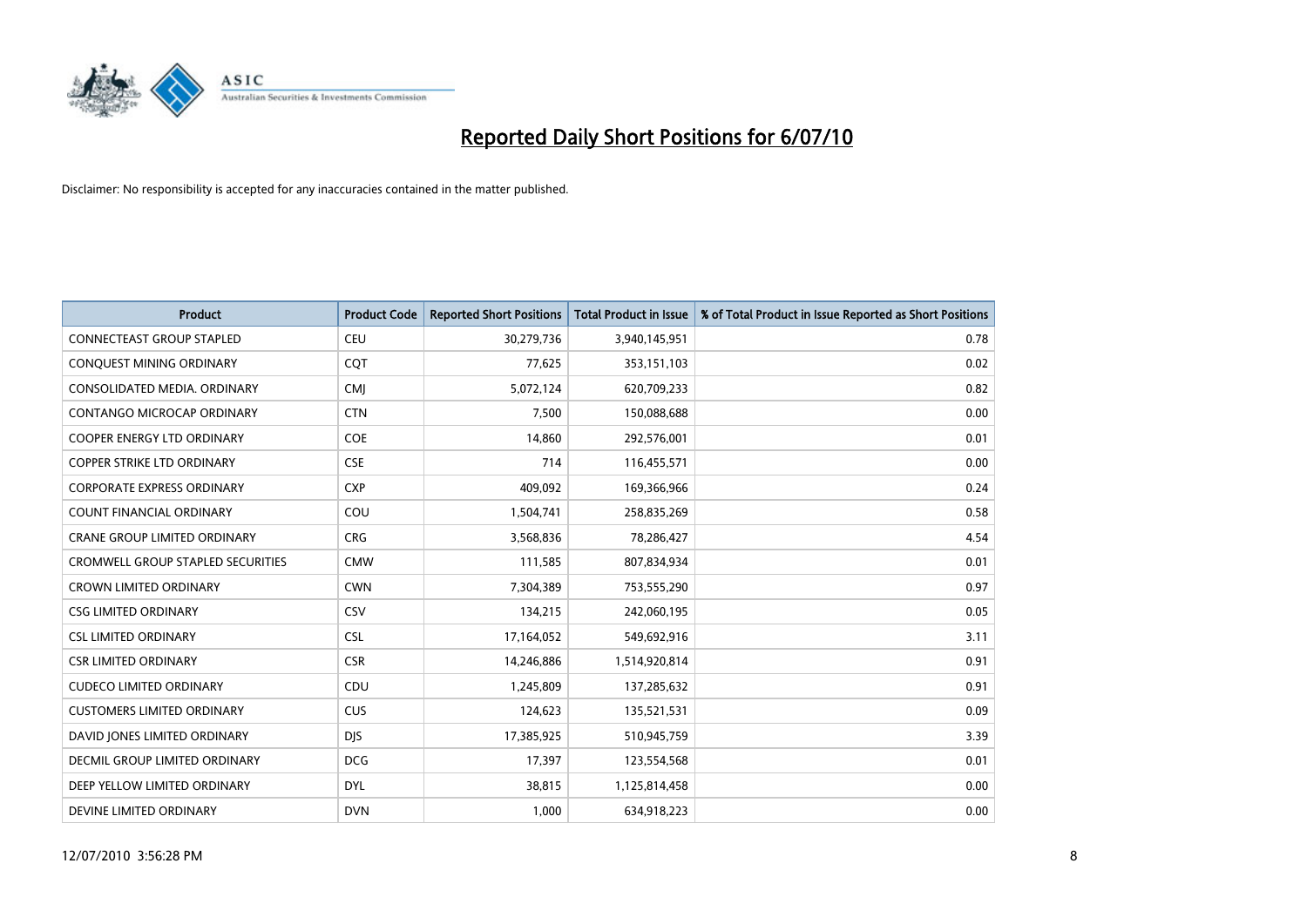

| <b>Product</b>                            | <b>Product Code</b> | <b>Reported Short Positions</b> | Total Product in Issue | % of Total Product in Issue Reported as Short Positions |
|-------------------------------------------|---------------------|---------------------------------|------------------------|---------------------------------------------------------|
| DEXUS PROPERTY GROUP STAPLED UNITS        | <b>DXS</b>          | 9,278,685                       | 4,820,821,799          | 0.20                                                    |
| DOMINION MINING ORDINARY                  | <b>DOM</b>          | 247,057                         | 103,327,059            | 0.24                                                    |
| DOWNER EDI LIMITED ORDINARY               | <b>DOW</b>          | 930,813                         | 336,582,351            | 0.27                                                    |
| DUET GROUP STAPLED US PROHIBIT.           | <b>DUE</b>          | 1,194,916                       | 870,559,400            | 0.13                                                    |
| DYESOL LIMITED ORDINARY                   | <b>DYE</b>          | 17,432                          | 142,875,632            | 0.01                                                    |
| EASTERN STAR GAS ORDINARY                 | ESG                 | 8,054,502                       | 872,224,422            | 0.92                                                    |
| EDT RETAIL TRUST UNITS                    | <b>EDT</b>          | 411,664                         | 4,700,290,868          | 0.01                                                    |
| <b>ELDERS LIMITED ORDINARY</b>            | <b>ELD</b>          | 13,083,243                      | 448,598,480            | 2.91                                                    |
| ELDORADO GOLD CORP CDI 1:1                | EAU                 | 44,798                          | 23,021,561             | 0.19                                                    |
| ELIXIR PETROLEUM LTD ORDINARY             | <b>EXR</b>          | 324,400                         | 188,988,472            | 0.17                                                    |
| <b>EMECO HOLDINGS ORDINARY</b>            | <b>EHL</b>          | 3,473,306                       | 631,237,586            | 0.55                                                    |
| <b>ENERGY RESOURCES ORDINARY 'A'</b>      | <b>ERA</b>          | 261,318                         | 190,737,934            | 0.13                                                    |
| <b>ENERGY WORLD CORPOR, ORDINARY</b>      | <b>EWC</b>          | 7,865,575                       | 1,561,166,672          | 0.49                                                    |
| <b>ENTEK ENERGY LTD ORDINARY</b>          | <b>ETE</b>          | 489,903                         | 225,192,535            | 0.22                                                    |
| <b>ENTELLECT SOLUTIONS ORDINARY</b>       | <b>ESN</b>          | 464,050                         | 1,740,334,200          | 0.03                                                    |
| ENVESTRA LIMITED ORDINARY                 | <b>ENV</b>          | 1,136,553                       | 1,386,827,962          | 0.08                                                    |
| EQUINOX MINERALS LTD CHESS DEPOSITARY INT | EON                 | 10,103,968                      | 707,636,545            | 1.41                                                    |
| <b>EVEREST FINANCIAL ORDINARY</b>         | <b>EFG</b>          | 4,300                           | 251,442,316            | 0.00                                                    |
| <b>EXTRACT RESOURCES ORDINARY</b>         | <b>EXT</b>          | 1,979,963                       | 243,150,558            | 0.81                                                    |
| FAIRFAX MEDIA LTD ORDINARY                | <b>FXI</b>          | 273.994.719                     | 2,351,955,725          | 11.66                                                   |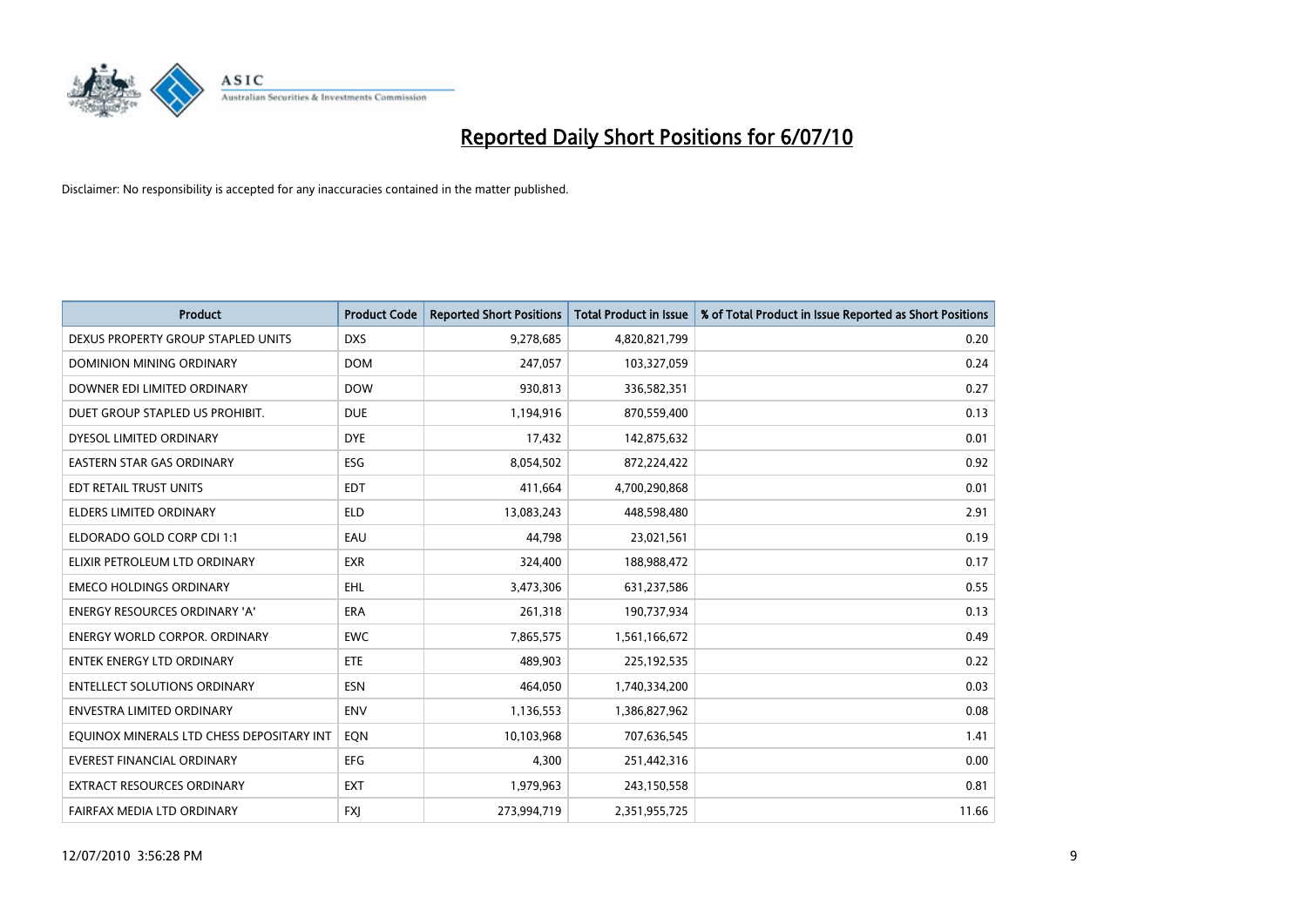

| <b>Product</b>                        | <b>Product Code</b> | <b>Reported Short Positions</b> | <b>Total Product in Issue</b> | % of Total Product in Issue Reported as Short Positions |
|---------------------------------------|---------------------|---------------------------------|-------------------------------|---------------------------------------------------------|
| <b>FANTASTIC HOLDINGS ORDINARY</b>    | <b>FAN</b>          | 3,000                           | 102,669,351                   | 0.00                                                    |
| FERRAUS LIMITED ORDINARY              | <b>FRS</b>          | 370                             | 202,695,137                   | 0.00                                                    |
| FISHER & PAYKEL APP. ORDINARY         | <b>FPA</b>          | 9,096,080                       | 724,235,162                   | 1.25                                                    |
| FISHER & PAYKEL H. ORDINARY           | <b>FPH</b>          | 1,271,686                       | 512,350,546                   | 0.25                                                    |
| FKP PROPERTY GROUP STAPLED SECURITIES | <b>FKP</b>          | 5,479,073                       | 1,166,821,398                 | 0.46                                                    |
| FLEETWOOD CORP ORDINARY               | <b>FWD</b>          | 106,750                         | 53,967,182                    | 0.19                                                    |
| <b>FLETCHER BUILDING ORDINARY</b>     | <b>FBU</b>          | 353,976                         | 606,946,993                   | 0.05                                                    |
| FLEXIGROUP LIMITED ORDINARY           | <b>FXL</b>          | 139,443                         | 270,818,164                   | 0.05                                                    |
| FLIGHT CENTRE ORDINARY                | <b>FLT</b>          | 2,594,122                       | 99,780,631                    | 2.59                                                    |
| FLINDERS MINES LTD ORDINARY           | <b>FMS</b>          | 20,752,618                      | 1,819,849,571                 | 1.15                                                    |
| <b>FORTE ENERGY NL ORDINARY</b>       | <b>FTE</b>          | 2,658,986                       | 580,658,031                   | 0.46                                                    |
| <b>FORTESCUE METALS GRP ORDINARY</b>  | <b>FMG</b>          | 20,100,949                      | 3,107,091,870                 | 0.62                                                    |
| <b>FOSTER'S GROUP ORDINARY</b>        | FGL                 | 8,819,805                       | 1,930,432,682                 | 0.44                                                    |
| FTD CORPORATION ORDINARY              | <b>FTD</b>          | 8,088                           | 100,421,069                   | 0.01                                                    |
| <b>FUNTASTIC LIMITED ORDINARY</b>     | <b>FUN</b>          | 322,528                         | 340,997,682                   | 0.09                                                    |
| <b>G.U.D. HOLDINGS ORDINARY</b>       | <b>GUD</b>          | 192,651                         | 65,885,213                    | 0.29                                                    |
| <b>GALAXY RESOURCES ORDINARY</b>      | <b>GXY</b>          | 130,241                         | 190,553,358                   | 0.06                                                    |
| <b>GEODYNAMICS LIMITED ORDINARY</b>   | <b>GDY</b>          | 438,472                         | 292,840,219                   | 0.15                                                    |
| <b>GINDALBIE METALS LTD ORDINARY</b>  | <b>GBG</b>          | 7,226,019                       | 849,478,099                   | 0.83                                                    |
| <b>GIRALIA RESOURCES NL ORDINARY</b>  | <b>GIR</b>          | 523,727                         | 178,310,170                   | 0.29                                                    |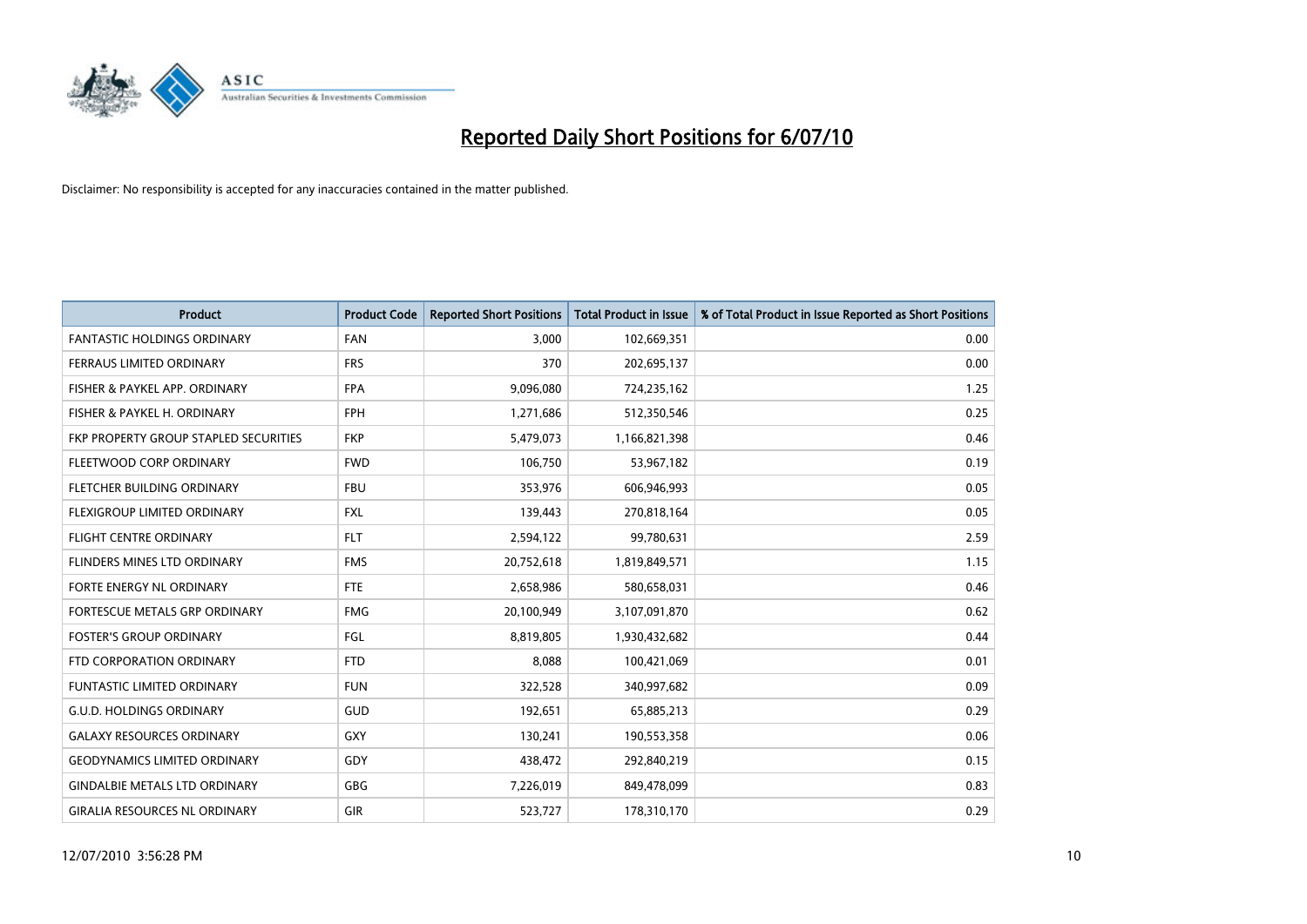

| <b>Product</b>                            | <b>Product Code</b> | <b>Reported Short Positions</b> | <b>Total Product in Issue</b> | % of Total Product in Issue Reported as Short Positions |
|-------------------------------------------|---------------------|---------------------------------|-------------------------------|---------------------------------------------------------|
| <b>GLOBAL MINING ORDINARY</b>             | <b>GMI</b>          | 8.951                           | 199,725,607                   | 0.00                                                    |
| <b>GLOUCESTER COAL ORDINARY</b>           | GCL                 | 258,577                         | 81,962,133                    | 0.32                                                    |
| <b>GME RESOURCES LTD ORDINARY</b>         | <b>GME</b>          | 800                             | 302,352,750                   | 0.00                                                    |
| <b>GOLDEN GATE PETROL ORDINARY</b>        | GGP                 | 11,538                          | 975,826,623                   | 0.00                                                    |
| <b>GOLDEN WEST RESOURCE ORDINARY</b>      | <b>GWR</b>          | 1,617                           | 164,606,127                   | 0.00                                                    |
| <b>GOODMAN FIELDER, ORDINARY</b>          | <b>GFF</b>          | 2,936,964                       | 1,380,386,438                 | 0.21                                                    |
| <b>GOODMAN GROUP STAPLED US PROHIBIT.</b> | <b>GMG</b>          | 10,810,161                      | 6,369,751,394                 | 0.16                                                    |
| <b>GPT GROUP STAPLED SEC.</b>             | <b>GPT</b>          | 14,284,872                      | 1,855,529,431                 | 0.75                                                    |
| <b>GRAINCORP LIMITED A CLASS ORDINARY</b> | <b>GNC</b>          | 5,006,224                       | 198,318,900                   | 2.51                                                    |
| <b>GRANGE RESOURCES, ORDINARY</b>         | GRR                 | 1,734,103                       | 1,151,778,896                 | 0.15                                                    |
| <b>GREAT SOUTHERN LTD ORDINARY</b>        | <b>GTP</b>          | 4,908,484                       | 643,234,118                   | 0.76                                                    |
| <b>GREENLAND MIN EN LTD ORDINARY</b>      | GGG                 | 42,900                          | 232,258,247                   | 0.02                                                    |
| GUINNESS PEAT GROUP. CHESS DEPOSITARY INT | GPG                 | 55                              | 334,319,260                   | 0.00                                                    |
| <b>GUNNS LIMITED ORDINARY</b>             | <b>GNS</b>          | 8,975,718                       | 806,734,892                   | 1.08                                                    |
| <b>GWA INTERNATIONAL ORDINARY</b>         | <b>GWT</b>          | 4,712,976                       | 301,102,514                   | 1.59                                                    |
| <b>HARVEY NORMAN ORDINARY</b>             | <b>HVN</b>          | 35,642,740                      | 1,062,316,784                 | 3.35                                                    |
| HASTIE GROUP LIMITED ORDINARY             | <b>HST</b>          | 518,442                         | 239,716,924                   | 0.21                                                    |
| HASTINGS DIVERSIFIED STAPLED SECURITY     | <b>HDF</b>          | 348,684                         | 508,158,296                   | 0.05                                                    |
| HEALTHSCOPE LIMITED ORDINARY              | <b>HSP</b>          | 452,395                         | 317,010,025                   | 0.15                                                    |
| <b>HEARTWARE INT INC CDI 35:1</b>         | <b>HIN</b>          | 272,008                         | 72,583,000                    | 0.37                                                    |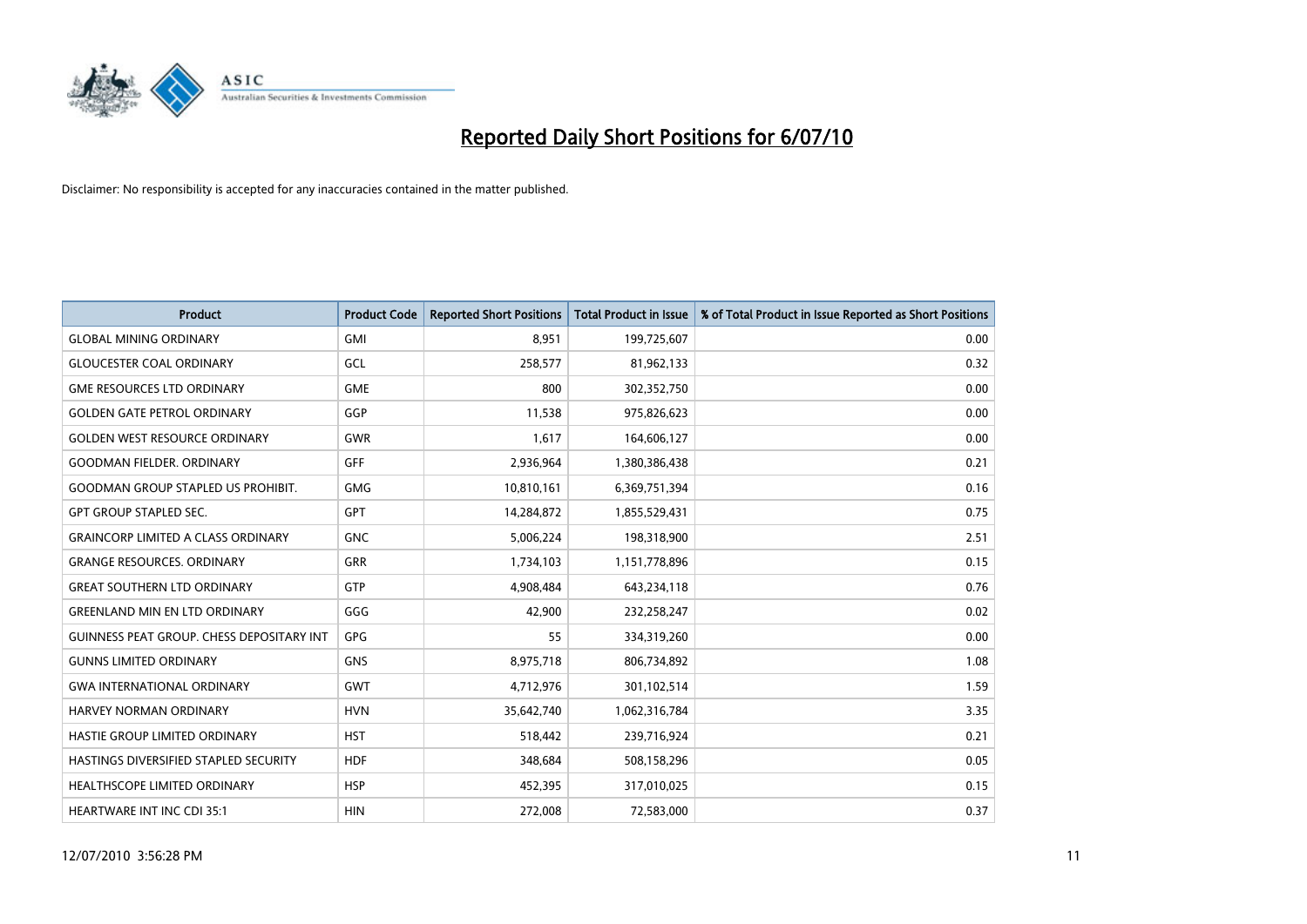

| <b>Product</b>                           | <b>Product Code</b> | <b>Reported Short Positions</b> | <b>Total Product in Issue</b> | % of Total Product in Issue Reported as Short Positions |
|------------------------------------------|---------------------|---------------------------------|-------------------------------|---------------------------------------------------------|
| <b>HENDERSON GROUP CDI 1:1</b>           | <b>HGG</b>          | 6,746,207                       | 565,958,113                   | 1.19                                                    |
| HFA HOLDINGS LIMITED ORDINARY            | <b>HFA</b>          | 1,863,634                       | 469,330,170                   | 0.39                                                    |
| <b>HIGHLANDS PACIFIC ORDINARY</b>        | <b>HIG</b>          | 2,382,805                       | 668,112,148                   | 0.36                                                    |
| HILLGROVE RES LTD ORDINARY               | <b>HGO</b>          | 172,848                         | 481,553,890                   | 0.04                                                    |
| HILLS INDUSTRIES LTD ORDINARY            | <b>HIL</b>          | 3,351,702                       | 248,219,660                   | 1.33                                                    |
| HORIZON OIL LIMITED ORDINARY             | <b>HZN</b>          | 2,621,499                       | 1,126,621,515                 | 0.23                                                    |
| <b>ICON ENERGY LIMITED ORDINARY</b>      | <b>ICN</b>          | 336,905                         | 439,801,394                   | 0.09                                                    |
| <b>IDT AUSTRALIA LTD ORDINARY</b>        | IDT                 | 18,000                          | 43,096,294                    | 0.04                                                    |
| <b>IINET LIMITED ORDINARY</b>            | <b>IIN</b>          | 95,880                          | 151,896,119                   | 0.06                                                    |
| <b>ILUKA RESOURCES ORDINARY</b>          | <b>ILU</b>          | 11,876,332                      | 418,700,517                   | 2.83                                                    |
| <b>IMDEX LIMITED ORDINARY</b>            | <b>IMD</b>          | 299,137                         | 195,037,128                   | 0.15                                                    |
| IMF (AUSTRALIA) LTD ORDINARY             | <b>IMF</b>          | 422,966                         | 122,496,819                   | 0.34                                                    |
| <b>IMX RESOURCES LTD ORDINARY</b>        | <b>IXR</b>          | 20,000                          | 230,802,803                   | 0.01                                                    |
| <b>INCITEC PIVOT ORDINARY</b>            | <b>IPL</b>          | 3,662,143                       | 1,624,932,978                 | 0.22                                                    |
| <b>INDAGO RESOURCES LTD ORDINARY</b>     | <b>IDG</b>          | 8,179                           | 99,449,536                    | 0.01                                                    |
| <b>INDEPENDENCE GROUP ORDINARY</b>       | <b>IGO</b>          | 308,818                         | 113,813,539                   | 0.29                                                    |
| <b>INDOPHIL RESOURCES ORDINARY</b>       | <b>IRN</b>          | 3,103,939                       | 423,428,803                   | 0.73                                                    |
| <b>INDUSTREA LIMITED ORDINARY</b>        | IDL                 | 1,188,174                       | 956,668,877                   | 0.11                                                    |
| <b>INFIGEN ENERGY STAPLED SECURITIES</b> | <b>IFN</b>          | 6,432,410                       | 760,374,428                   | 0.85                                                    |
| ING INDUSTRIAL FUND UNITS                | <b>IIF</b>          | 6,793,127                       | 2,592,249,647                 | 0.25                                                    |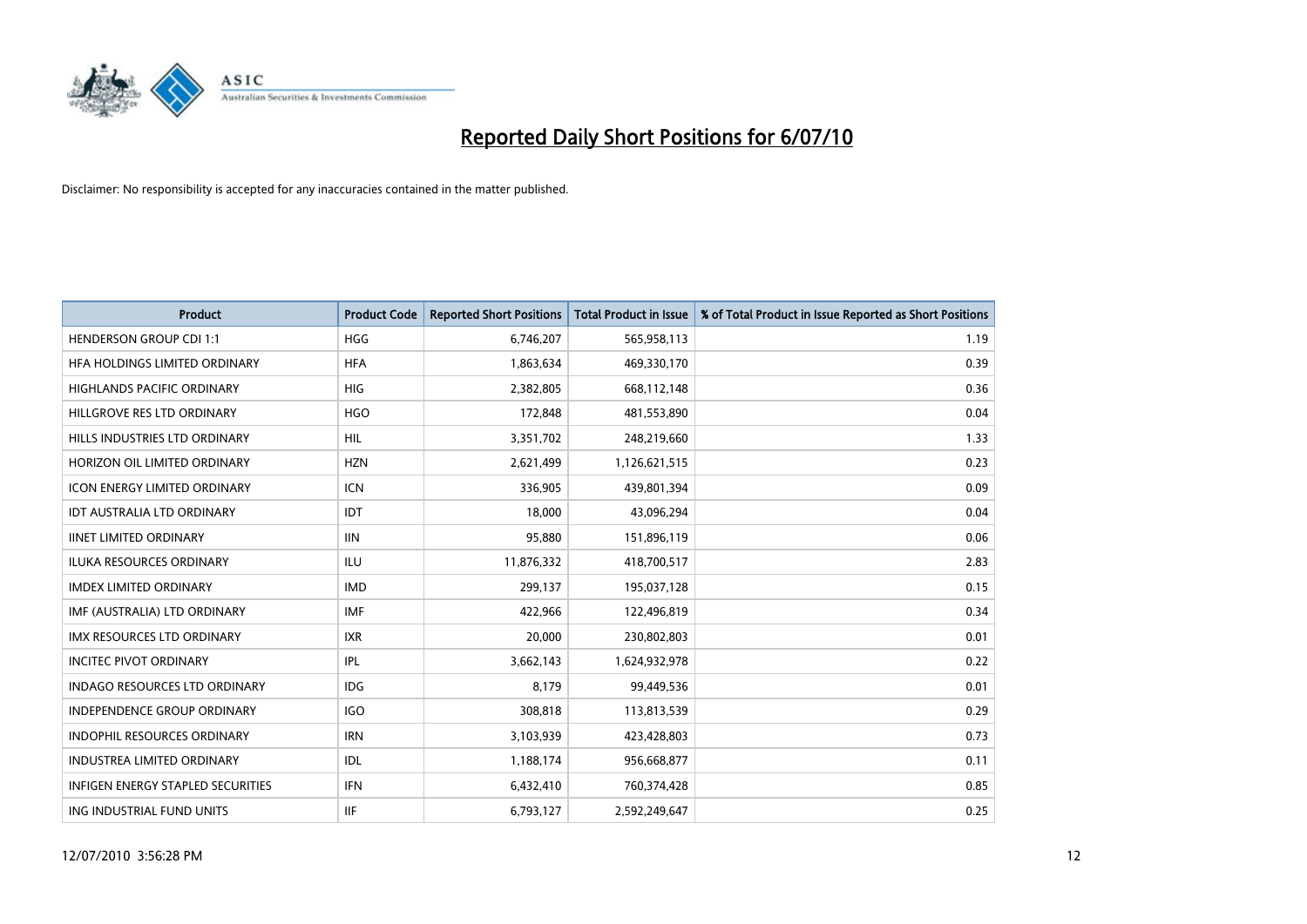

| <b>Product</b>                           | <b>Product Code</b> | <b>Reported Short Positions</b> | <b>Total Product in Issue</b> | % of Total Product in Issue Reported as Short Positions |
|------------------------------------------|---------------------|---------------------------------|-------------------------------|---------------------------------------------------------|
| ING OFFICE FUND STAPLED SECURITIES       | <b>IOF</b>          | 5,404,682                       | 2,729,071,212                 | 0.20                                                    |
| ING RE COM GROUP STAPLED SECURITIES      | <b>ILF</b>          | 9.075                           | 441,029,194                   | 0.00                                                    |
| INNAMINCKA PETROLEUM ORDINARY            | <b>INP</b>          | 14,205                          | 261,548,890                   | 0.01                                                    |
| INSURANCE AUSTRALIA ORDINARY             | IAG                 | 5,985,586                       | 2,078,994,021                 | 0.26                                                    |
| <b>INTEGRA MINING LTD, ORDINARY</b>      | <b>IGR</b>          | 2,034,766                       | 755,792,394                   | 0.26                                                    |
| <b>INTOLL GROUP STAPLED SECURITIES</b>   | <b>ITO</b>          | 11,975,669                      | 2,261,732,048                 | 0.52                                                    |
| <b>INTREPID MINES ORDINARY</b>           | <b>IAU</b>          | 21,160                          | 429,581,466                   | 0.00                                                    |
| <b>INVOCARE LIMITED ORDINARY</b>         | <b>IVC</b>          | 1,213,559                       | 102,069,091                   | 1.19                                                    |
| ION LIMITED ORDINARY                     | <b>ION</b>          | 164,453                         | 256,365,105                   | 0.06                                                    |
| <b>IOOF HOLDINGS LTD ORDINARY</b>        | <b>IFL</b>          | 1,866,296                       | 229,794,395                   | 0.81                                                    |
| <b>IRESS MARKET TECH. ORDINARY</b>       | <b>IRE</b>          | 1,124,071                       | 126,018,142                   | 0.89                                                    |
| <b>IRON ORE HOLDINGS ORDINARY</b>        | <b>IOH</b>          | 28,246                          | 135,374,850                   | 0.02                                                    |
| <b>ISHARES MSCI EAFE CDI 1:1</b>         | <b>IVE</b>          | 61.945                          | 590,400,000                   | 0.01                                                    |
| ISHARES MSCI EM MKTS CDI 1:1             | <b>IEM</b>          | 62,198                          | 425,700,000                   | 0.01                                                    |
| <b>ISOFT GROUP LIMITED ORDINARY</b>      | <b>ISF</b>          | 11,222,134                      | 1,037,994,023                 | 1.07                                                    |
| <b>IVANHOE AUSTRALIA ORDINARY</b>        | <b>IVA</b>          | 267,828                         | 70,955,953                    | 0.38                                                    |
| <b>JABIRU METALS LTD ORDINARY</b>        | <b>JML</b>          | 598,888                         | 552,619,180                   | 0.10                                                    |
| JAMES HARDIE INDUST CHESS DEPOSITARY INT | <b>IHX</b>          | 15,223,357                      | 435,438,790                   | 3.49                                                    |
| <b>IAMESON RESOURCES ORDINARY</b>        | <b>JAL</b>          | 1,600,000                       | 63,885,910                    | 2.50                                                    |
| <b>IB HI-FI LIMITED ORDINARY</b>         | <b>IBH</b>          | 4,343,208                       | 108,344,987                   | 4.01                                                    |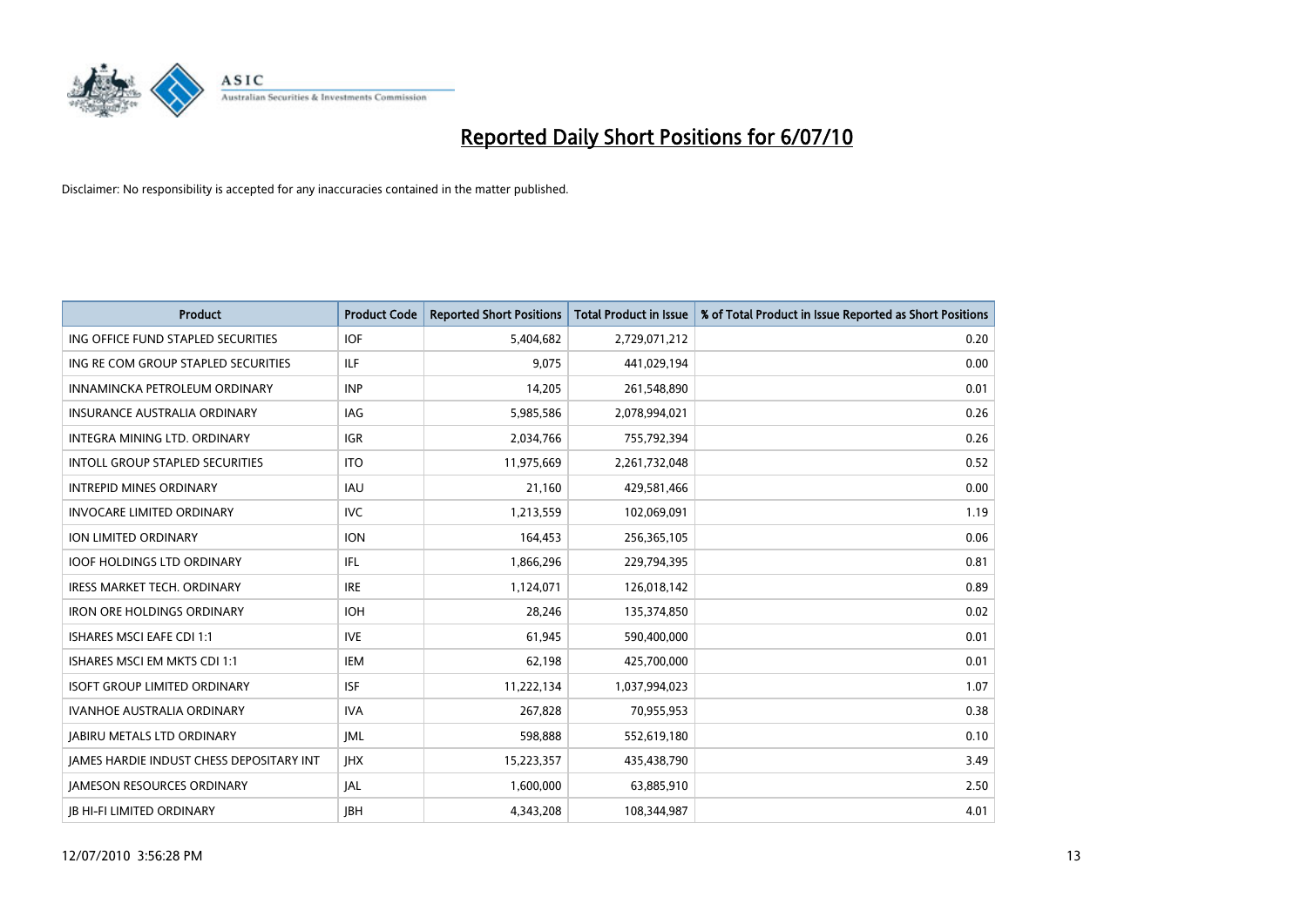

| <b>Product</b>                        | <b>Product Code</b> | <b>Reported Short Positions</b> | Total Product in Issue | % of Total Product in Issue Reported as Short Positions |
|---------------------------------------|---------------------|---------------------------------|------------------------|---------------------------------------------------------|
| <b>KAGARA LTD ORDINARY</b>            | KZL                 | 4,037,743                       | 674,489,717            | 0.59                                                    |
| KAROON GAS AUSTRALIA ORDINARY         | <b>KAR</b>          | 123,784                         | 177,546,198            | 0.06                                                    |
| KATHMANDU HOLD LTD ORDINARY           | <b>KMD</b>          | 1,011,524                       | 200,000,000            | 0.50                                                    |
| <b>KEYBRIDGE CAPITAL ORDINARY</b>     | <b>KBC</b>          | 5,999                           | 172,070,564            | 0.00                                                    |
| KIMBERLEY METALS LTD ORDINARY         | <b>KBL</b>          | 260,945                         | 94,490,816             | 0.27                                                    |
| KINGSGATE CONSOLID, ORDINARY          | <b>KCN</b>          | 333,182                         | 100,495,783            | 0.32                                                    |
| LEIGHTON HOLDINGS ORDINARY            | LEI                 | 2,773,955                       | 300,687,299            | 0.90                                                    |
| LEND LEASE GROUP UNIT/ORD STAPLED     | LLC                 | 519,533                         | 565,558,754            | 0.09                                                    |
| LIHIR GOLD LIMITED. ORDINARY          | LGL                 | 24,439,057                      | 2,368,729,935          | 1.04                                                    |
| LINC ENERGY LTD ORDINARY              | <b>LNC</b>          | 1,818,065                       | 489,093,470            | 0.36                                                    |
| LIQUEFIED NATURAL ORDINARY            | <b>LNG</b>          | 138,898                         | 213,339,015            | 0.06                                                    |
| LYNAS CORPORATION ORDINARY            | <b>LYC</b>          | 10,860,044                      | 1,655,499,093          | 0.64                                                    |
| MAC SERVICES (THE) ORDINARY           | <b>MSL</b>          | 88.658                          | 165,966,692            | 0.05                                                    |
| MACARTHUR COAL ORDINARY               | <b>MCC</b>          | 861,859                         | 254,333,109            | 0.32                                                    |
| <b>MACMAHON HOLDINGS ORDINARY</b>     | <b>MAH</b>          | 11,886,186                      | 733,711,705            | 1.61                                                    |
| MACO ATLAS ROADS GRP ORDINARY STAPLED | <b>MOA</b>          | 1,126,386                       | 452,345,907            | 0.25                                                    |
| MACQUARIE GROUP LTD ORDINARY          | MQG                 | 6,701,116                       | 345,480,686            | 1.93                                                    |
| <b>MANTRA RESOURCES ORDINARY</b>      | <b>MRU</b>          | 92,779                          | 130,229,188            | 0.07                                                    |
| MAP GROUP STAPLED US PROHIBIT.        | <b>MAP</b>          | 6,310,576                       | 1,861,210,782          | 0.35                                                    |
| <b>MARION ENERGY ORDINARY</b>         | <b>MAE</b>          | 374,994                         | 429,822,043            | 0.09                                                    |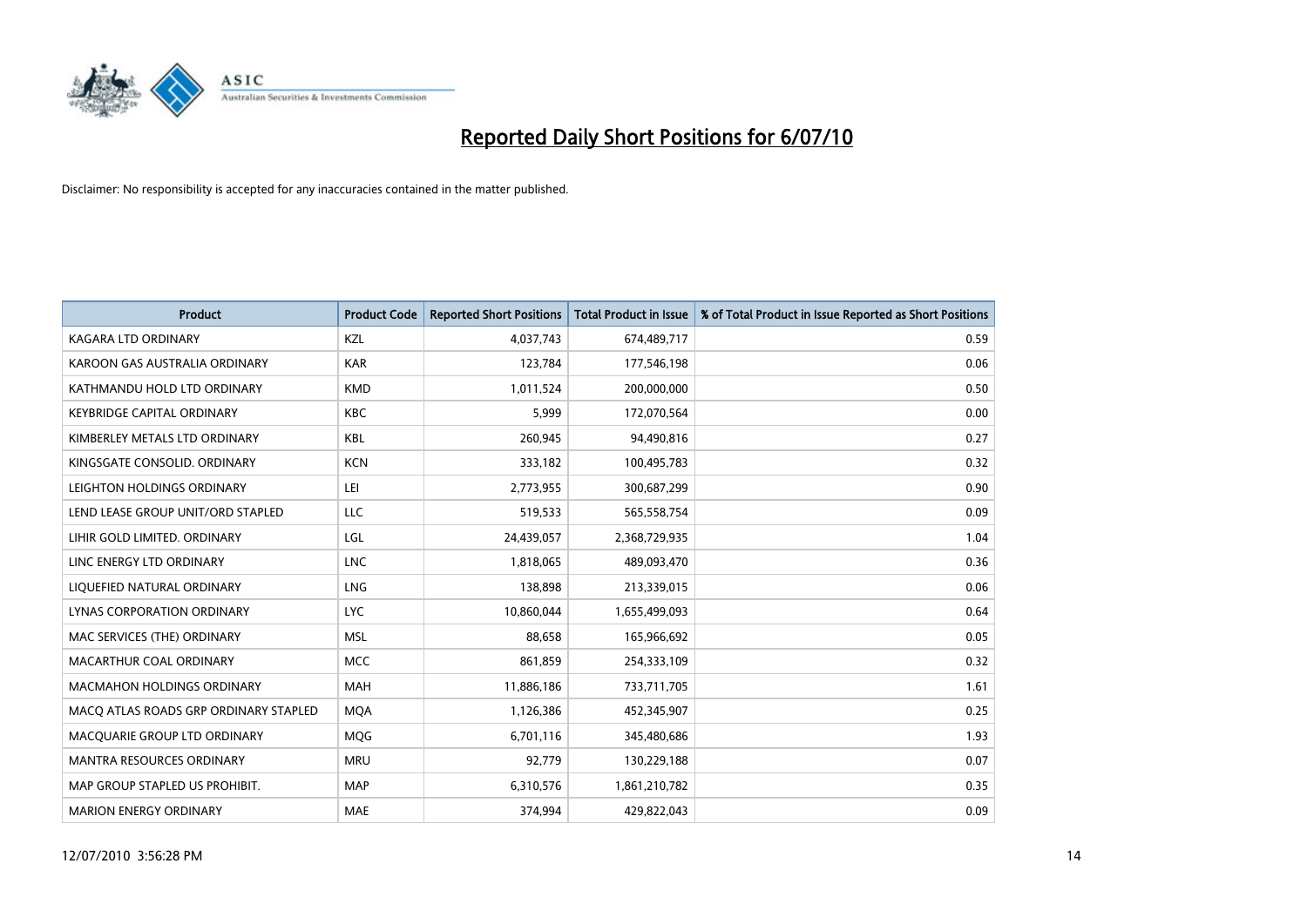

| <b>Product</b>                  | <b>Product Code</b> | <b>Reported Short Positions</b> | <b>Total Product in Issue</b> | % of Total Product in Issue Reported as Short Positions |
|---------------------------------|---------------------|---------------------------------|-------------------------------|---------------------------------------------------------|
| <b>MCPHERSON'S LTD ORDINARY</b> | <b>MCP</b>          | 4,064                           | 71,651,758                    | 0.00                                                    |
| MEDUSA MINING LTD ORDINARY      | <b>MML</b>          | 145,200                         | 187,584,911                   | 0.08                                                    |
| MELBOURNE IT LIMITED ORDINARY   | <b>MLB</b>          | 170,635                         | 79,569,967                    | 0.22                                                    |
| MEO AUSTRALIA LTD ORDINARY      | <b>MEO</b>          | 683,070                         | 477,220,955                   | 0.14                                                    |
| <b>MERMAID MARINE ORDINARY</b>  | <b>MRM</b>          | 442,669                         | 186,844,825                   | 0.24                                                    |
| METALS X LIMITED ORDINARY       | <b>MLX</b>          | 326,940                         | 1,365,661,782                 | 0.03                                                    |
| METCASH LIMITED ORDINARY        | <b>MTS</b>          | 19,895,040                      | 765,644,031                   | 2.58                                                    |
| METGASCO LIMITED ORDINARY       | <b>MEL</b>          | 400,102                         | 249,006,674                   | 0.16                                                    |
| MICLYN EXP OFFSHR ORDINARY      | <b>MIO</b>          | 206,799                         | 271,700,000                   | 0.07                                                    |
| MINARA RESOURCES ORDINARY       | <b>MRE</b>          | 4,906,788                       | 1,167,783,517                 | 0.41                                                    |
| MINCOR RESOURCES NL ORDINARY    | <b>MCR</b>          | 1,877,509                       | 200,184,686                   | 0.93                                                    |
| MINERAL DEPOSITS ORDINARY       | <b>MDL</b>          | 1,310,072                       | 580,576,525                   | 0.20                                                    |
| MINERAL RESOURCES, ORDINARY     | <b>MIN</b>          | 542,314                         | 161,231,458                   | 0.33                                                    |
| MIRABELA NICKEL LTD ORDINARY    | <b>MBN</b>          | 9,217,460                       | 367, 162, 725                 | 2.50                                                    |
| MIRVAC GROUP STAPLED SECURITIES | <b>MGR</b>          | 16,049,997                      | 3,266,304,329                 | 0.49                                                    |
| MITCHELL COMMUNITCA. ORDINARY   | <b>MCU</b>          | 19,673                          | 301,654,653                   | 0.01                                                    |
| MOLOPO ENERGY LTD ORDINARY      | <b>MPO</b>          | 14,971                          | 250,665,548                   | 0.00                                                    |
| MOLY MINES LIMITED ORDINARY     | <b>MOL</b>          | 93,747                          | 363,916,323                   | 0.02                                                    |
| MONADELPHOUS GROUP ORDINARY     | <b>MND</b>          | 1,510,082                       | 86,036,700                    | 1.75                                                    |
| MORTGAGE CHOICE LTD ORDINARY    | <b>MOC</b>          | 119,715                         | 119,617,705                   | 0.10                                                    |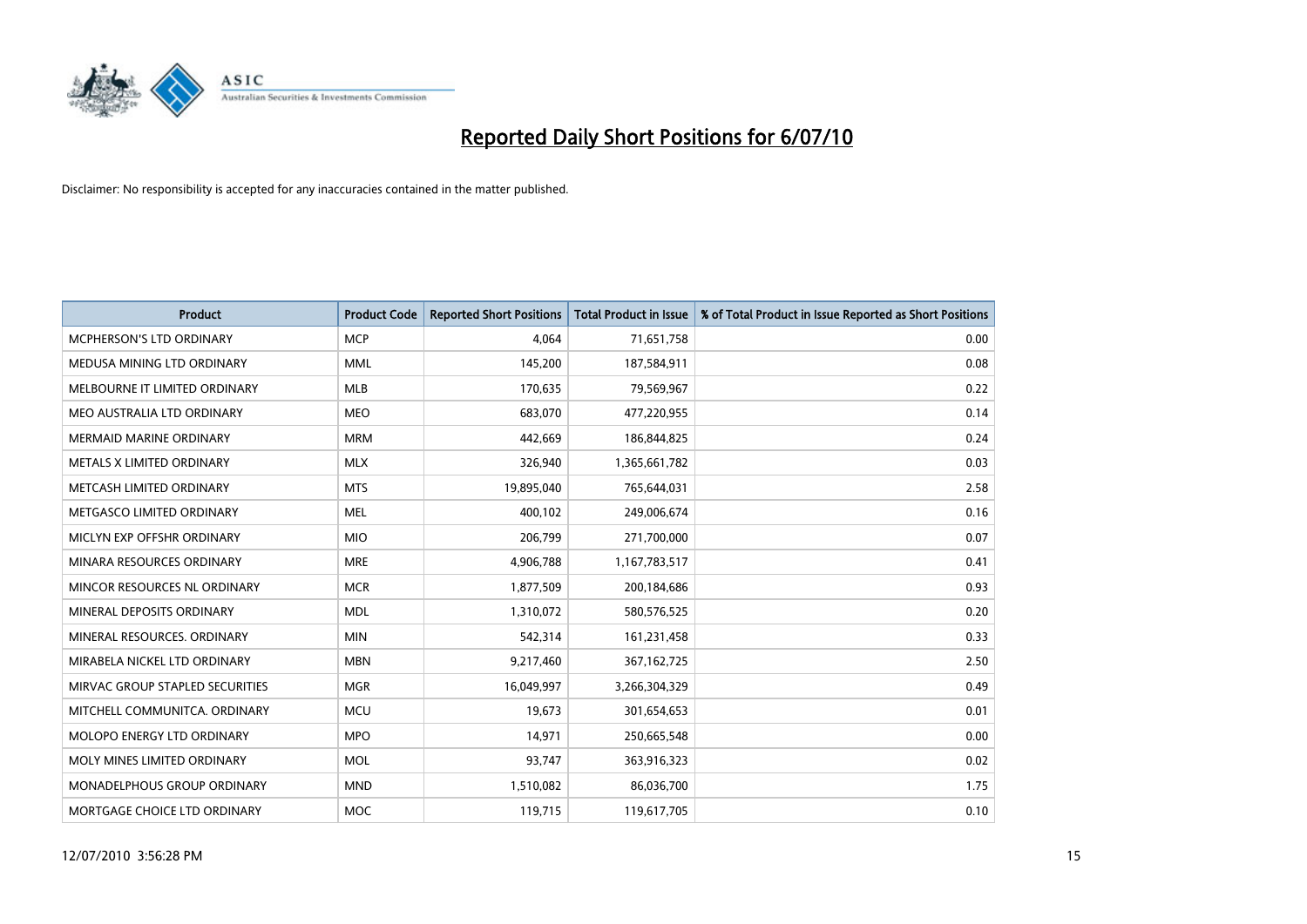

| <b>Product</b>                    | <b>Product Code</b> | <b>Reported Short Positions</b> | <b>Total Product in Issue</b> | % of Total Product in Issue Reported as Short Positions |
|-----------------------------------|---------------------|---------------------------------|-------------------------------|---------------------------------------------------------|
| MOSAIC OIL NL ORDINARY            | <b>MOS</b>          | 41,742                          | 821,710,775                   | 0.01                                                    |
| <b>MOUNT GIBSON IRON ORDINARY</b> | <b>MGX</b>          | 3,698,799                       | 1,079,570,693                 | 0.34                                                    |
| MULTIPLEX SITES SITES             | <b>MXUPA</b>        | 147                             | 4,500,000                     | 0.00                                                    |
| MURCHISON METALS LTD ORDINARY     | <b>MMX</b>          | 3,204,954                       | 435,384,268                   | 0.73                                                    |
| <b>MYER HOLDINGS LTD ORDINARY</b> | <b>MYR</b>          | 7,929,861                       | 581,517,884                   | 1.35                                                    |
| <b>MYSTATE LIMITED ORDINARY</b>   | <b>MYS</b>          | 1,400                           | 67,411,055                    | 0.00                                                    |
| NATIONAL AUST. BANK ORDINARY      | <b>NAB</b>          | 14,016,602                      | 2,121,379,130                 | 0.65                                                    |
| NATURAL FUEL LIMITED ORDINARY     | <b>NFL</b>          |                                 | 506,612,127                   | 0.00                                                    |
| NAVITAS LIMITED ORDINARY          | <b>NVT</b>          | 1,097,571                       | 342,361,526                   | 0.32                                                    |
| NEPTUNE MARINE ORDINARY           | <b>NMS</b>          | 3,732,119                       | 429,842,672                   | 0.85                                                    |
| NEW HOPE CORPORATION ORDINARY     | <b>NHC</b>          | 285,124                         | 827,730,549                   | 0.03                                                    |
| NEWCREST MINING ORDINARY          | <b>NCM</b>          | 27,176,165                      | 483,493,006                   | 5.62                                                    |
| NEWS CORP A NON-VOTING CDI        | <b>NWSLV</b>        | 250,162                         | 1,824,115,303                 | 0.01                                                    |
| NEWS CORP B VOTING CDI            | <b>NWS</b>          | 8,554,145                       | 798,520,953                   | 1.07                                                    |
| NEXBIS LIMITED ORDINARY           | <b>NBS</b>          | 63,733                          | 498,972,940                   | 0.01                                                    |
| NEXUS ENERGY LIMITED ORDINARY     | <b>NXS</b>          | 8,177,179                       | 958,061,849                   | 0.84                                                    |
| NIB HOLDINGS LIMITED ORDINARY     | <b>NHF</b>          | 107,670                         | 495,431,427                   | 0.02                                                    |
| NICK SCALI LIMITED ORDINARY       | <b>NCK</b>          | 35,846                          | 81,000,000                    | 0.04                                                    |
| NIDO PETROLEUM ORDINARY           | <b>NDO</b>          | 14,333,131                      | 1,080,658,378                 | 1.32                                                    |
| NKWE PLATINUM 10C US COMMON       | <b>NKP</b>          | 114,415                         | 556,627,684                   | 0.02                                                    |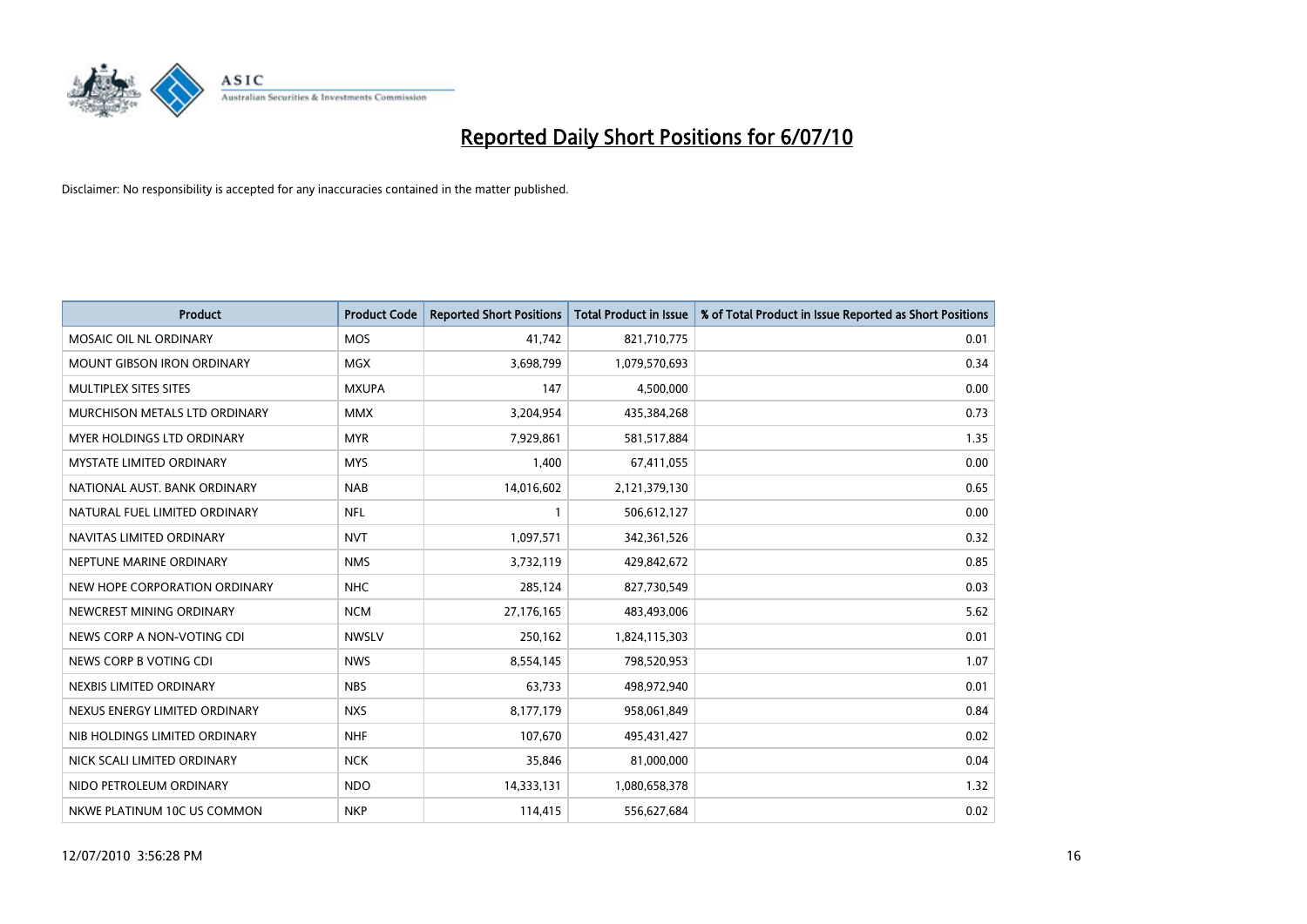

| <b>Product</b>                        | <b>Product Code</b> | <b>Reported Short Positions</b> | Total Product in Issue | % of Total Product in Issue Reported as Short Positions |
|---------------------------------------|---------------------|---------------------------------|------------------------|---------------------------------------------------------|
| NORTHERN CREST ORDINARY               | <b>NOC</b>          | 24,345                          | 116,074,781            | 0.02                                                    |
| NORTHERN IRON LTD ORDINARY            | <b>NFE</b>          | 810,742                         | 292,204,786            | 0.27                                                    |
| NOVOGEN LIMITED ORDINARY              | <b>NRT</b>          | 149,624                         | 102,125,894            | 0.15                                                    |
| NRW HOLDINGS LIMITED ORDINARY         | <b>NWH</b>          | 593,734                         | 251,223,000            | 0.23                                                    |
| NUFARM LIMITED ORDINARY               | <b>NUF</b>          | 1,272,145                       | 261,775,731            | 0.48                                                    |
| <b>OAKTON LIMITED ORDINARY</b>        | <b>OKN</b>          | 523,805                         | 91,913,485             | 0.56                                                    |
| OCEANAGOLD CORP. CHESS DEPOSITARY INT | <b>OGC</b>          | 625,583                         | 228,198,170            | 0.28                                                    |
| OCEANIA CAPITAL LTD ORDINARY          | <b>OCP</b>          | 2,500                           | 91,921,295             | 0.00                                                    |
| OIL SEARCH LTD ORDINARY               | OSH                 | 8,948,642                       | 1,308,279,222          | 0.67                                                    |
| OM HOLDINGS LIMITED ORDINARY          | <b>OMH</b>          | 529,126                         | 498,485,150            | 0.10                                                    |
| <b>ONESTEEL LIMITED ORDINARY</b>      | OST                 | 7,572,089                       | 1,331,583,166          | 0.58                                                    |
| ORICA LIMITED ORDINARY                | ORI                 | 1,528,027                       | 361,129,562            | 0.41                                                    |
| ORIGIN ENERGY ORDINARY                | <b>ORG</b>          | 2,605,841                       | 880,668,872            | 0.27                                                    |
| OTTO ENERGY LIMITED ORDINARY          | OEL                 | 109,204                         | 1,072,684,721          | 0.01                                                    |
| OZ MINERALS ORDINARY                  | OZL                 | 46, 183, 116                    | 3,121,339,730          | 1.49                                                    |
| PACIFIC BRANDS ORDINARY               | <b>PBG</b>          | 5,725,206                       | 931,386,248            | 0.62                                                    |
| PALADIN ENERGY LTD ORDINARY           | <b>PDN</b>          | 19,143,502                      | 717,142,802            | 2.68                                                    |
| PAN PACIFIC PETROL. ORDINARY          | PPP                 | 21,527                          | 588,612,110            | 0.00                                                    |
| PANAUST LIMITED ORDINARY              | <b>PNA</b>          | 19,532,868                      | 2,953,925,939          | 0.67                                                    |
| PANORAMIC RESOURCES ORDINARY          | PAN                 | 138,719                         | 205,262,842            | 0.06                                                    |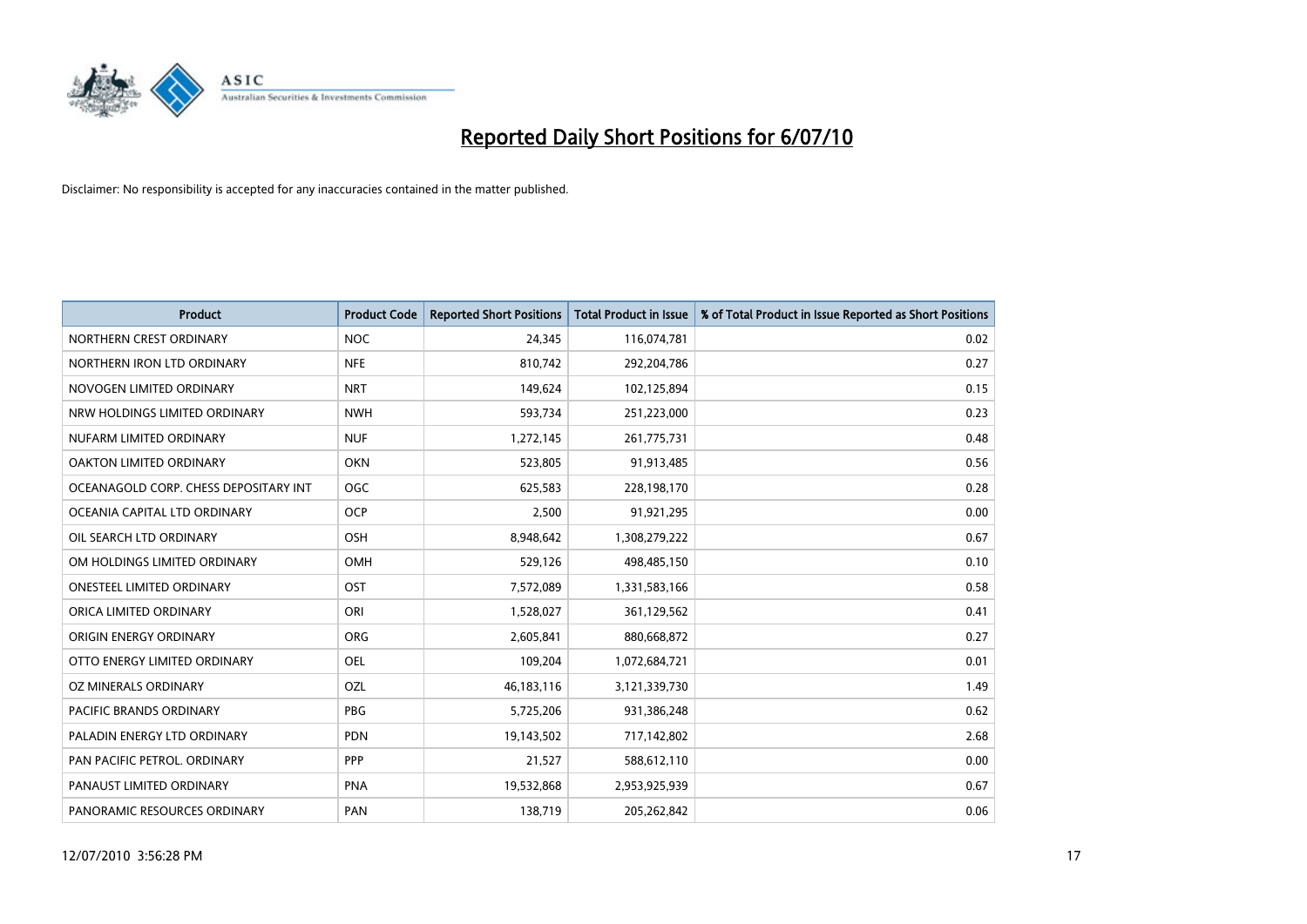

| <b>Product</b>                       | <b>Product Code</b> | <b>Reported Short Positions</b> | <b>Total Product in Issue</b> | % of Total Product in Issue Reported as Short Positions |
|--------------------------------------|---------------------|---------------------------------|-------------------------------|---------------------------------------------------------|
| PAPERLINX LIMITED ORDINARY           | <b>PPX</b>          | 14,513,344                      | 603,580,761                   | 2.38                                                    |
| PATTIES FOODS LTD ORDINARY           | PFL                 |                                 | 138,908,853                   | 0.00                                                    |
| PEET LIMITED ORDINARY                | <b>PPC</b>          | 67,104                          | 300,681,486                   | 0.03                                                    |
| PENINSULA MINERALS ORDINARY          | <b>PEN</b>          | 5,000                           | 1,628,130,261                 | 0.00                                                    |
| PERILYA LIMITED ORDINARY             | PEM                 | 748,813                         | 526,075,563                   | 0.14                                                    |
| PERPETUAL LIMITED ORDINARY           | PPT                 | 2,395,557                       | 43,417,478                    | 5.54                                                    |
| PERSEUS MINING LTD ORDINARY          | PRU                 | 103,946                         | 417,432,088                   | 0.02                                                    |
| PETSEC ENERGY ORDINARY               | <b>PSA</b>          | 223,332                         | 231,283,622                   | 0.10                                                    |
| PHARMAXIS LTD ORDINARY               | <b>PXS</b>          | 1,462,383                       | 225,410,234                   | 0.64                                                    |
| PHOTON GROUP LTD ORDINARY            | <b>PGA</b>          | 965,265                         | 187,440,645                   | 0.51                                                    |
| PIKE RIVER COAL ORDINARY             | <b>PRC</b>          | 506,320                         | 404,971,067                   | 0.13                                                    |
| PLATINUM ASSET ORDINARY              | <b>PTM</b>          | 3,044,096                       | 561,347,878                   | 0.53                                                    |
| PLATINUM AUSTRALIA ORDINARY          | <b>PLA</b>          | 7,897,703                       | 321,130,521                   | 2.45                                                    |
| PLATINUM CAPITAL LTD ORDINARY        | <b>PMC</b>          |                                 | 162,258,814                   | 0.00                                                    |
| PMP LIMITED ORDINARY                 | <b>PMP</b>          | 1,290,662                       | 335,348,483                   | 0.38                                                    |
| PORT BOUVARD LIMITED ORDINARY        | PBD                 | 6,754                           | 509,132,195                   | 0.00                                                    |
| PREMIER INVESTMENTS ORDINARY         | PMV                 | 211,084                         | 155,030,045                   | 0.12                                                    |
| PRIMARY HEALTH CARE ORDINARY         | PRY                 | 7,237,619                       | 491,366,342                   | 1.47                                                    |
| PRIME INFR GROUP. STAPLED SECURITIES | PIH                 | 1,437,598                       | 351,776,795                   | 0.41                                                    |
| PRIME MEDIA GRP LTD ORDINARY         | <b>PRT</b>          | 2                               | 365,221,071                   | 0.00                                                    |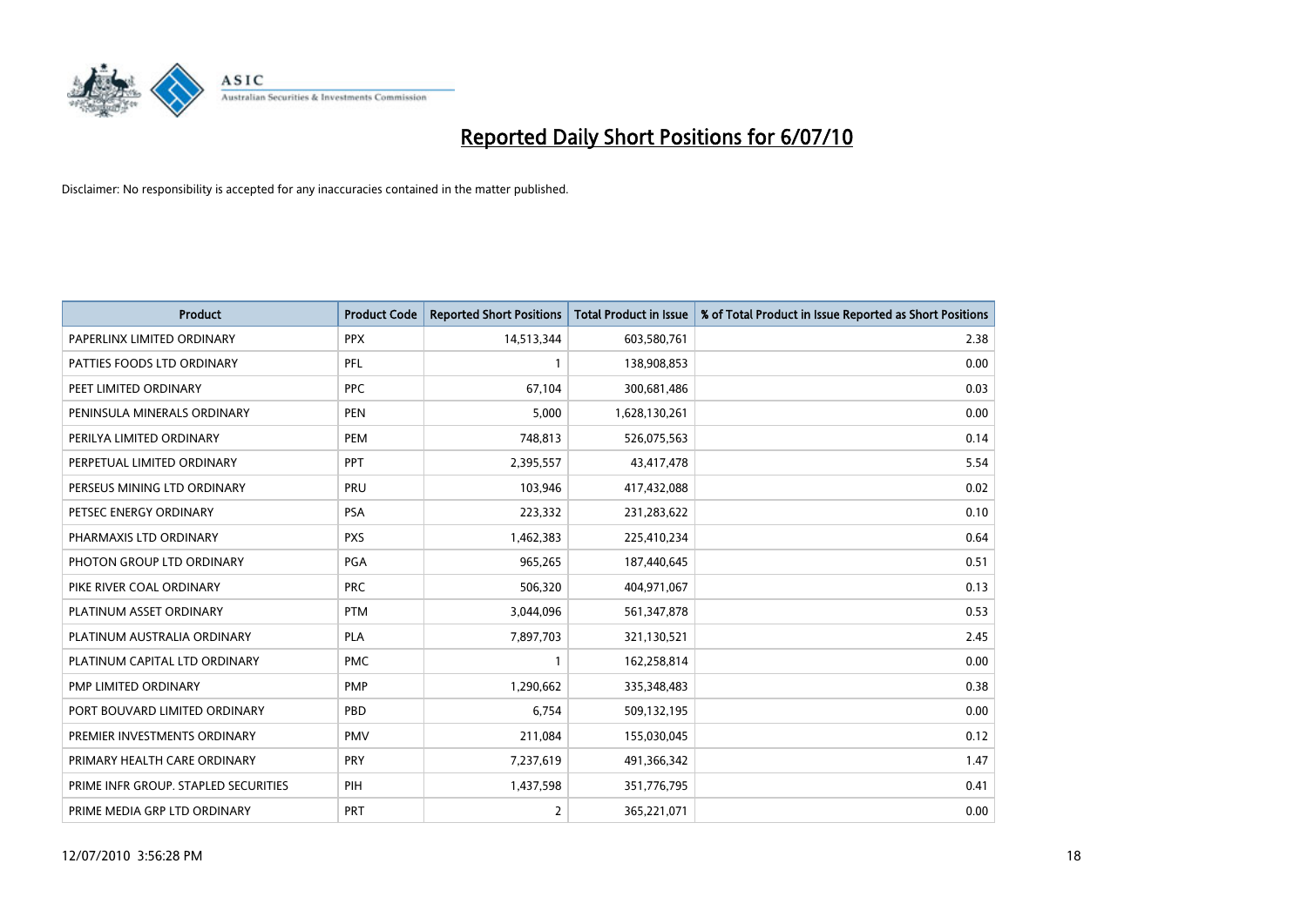

| <b>Product</b>                      | <b>Product Code</b> | <b>Reported Short Positions</b> | <b>Total Product in Issue</b> | % of Total Product in Issue Reported as Short Positions |
|-------------------------------------|---------------------|---------------------------------|-------------------------------|---------------------------------------------------------|
| PRIMEAG AUSTRALIA ORDINARY          | PAG                 | 488,930                         | 150,569,976                   | 0.32                                                    |
| PROGEN PHARMACEUTIC ORDINARY        | <b>PGL</b>          | 151,596                         | 24,709,097                    | 0.61                                                    |
| PROGRAMMED ORDINARY                 | <b>PRG</b>          | 351,535                         | 118,169,908                   | 0.31                                                    |
| PSIVIDA CORP CDI 1:1                | <b>PVA</b>          | 6,878                           | 7,849,757                     | 0.09                                                    |
| OANTAS AIRWAYS ORDINARY             | QAN                 | 5,051,542                       | 2,265,123,620                 | 0.22                                                    |
| OBE INSURANCE GROUP ORDINARY        | <b>OBE</b>          | 15,489,442                      | 1,035,064,820                 | 1.49                                                    |
| RAMELIUS RESOURCES ORDINARY         | <b>RMS</b>          | 12,533                          | 291,191,453                   | 0.00                                                    |
| RAMSAY HEALTH CARE ORDINARY         | <b>RHC</b>          | 2,764,126                       | 202,081,252                   | 1.36                                                    |
| <b>RCR TOMLINSON ORDINARY</b>       | <b>RCR</b>          | 68,067                          | 131,860,172                   | 0.05                                                    |
| <b>REA GROUP ORDINARY</b>           | <b>REA</b>          | 37,602                          | 128,439,366                   | 0.03                                                    |
| <b>RED FORK ENERGY ORDINARY</b>     | <b>RFE</b>          | 7,696                           | 139,535,000                   | 0.01                                                    |
| REDFLEX HOLDINGS ORDINARY           | <b>RDF</b>          | 27,026                          | 110,010,757                   | 0.02                                                    |
| REECE AUSTRALIA LTD. ORDINARY       | <b>REH</b>          | 6,082                           | 99,600,000                    | 0.01                                                    |
| <b>REED RESOURCES LTD ORDINARY</b>  | <b>RDR</b>          | 268,205                         | 177, 271, 768                 | 0.15                                                    |
| <b>REGIS RESOURCES ORDINARY</b>     | <b>RRL</b>          | 181,499                         | 394,784,125                   | 0.04                                                    |
| RESMED INC CDI 10:1                 | <b>RMD</b>          | 1,259,223                       | 772,670,160                   | 0.16                                                    |
| <b>RESOLUTE MINING ORDINARY</b>     | <b>RSG</b>          | 545,899                         | 392,586,434                   | 0.14                                                    |
| <b>RESOURCE GENERATION ORDINARY</b> | <b>RES</b>          | 157,911                         | 164,412,477                   | 0.10                                                    |
| REVERSE CORP LIMITED ORDINARY       | <b>REF</b>          | 25,141                          | 92,382,175                    | 0.03                                                    |
| <b>RHG LIMITED ORDINARY</b>         | <b>RHG</b>          | 62.728                          | 317,910,688                   | 0.02                                                    |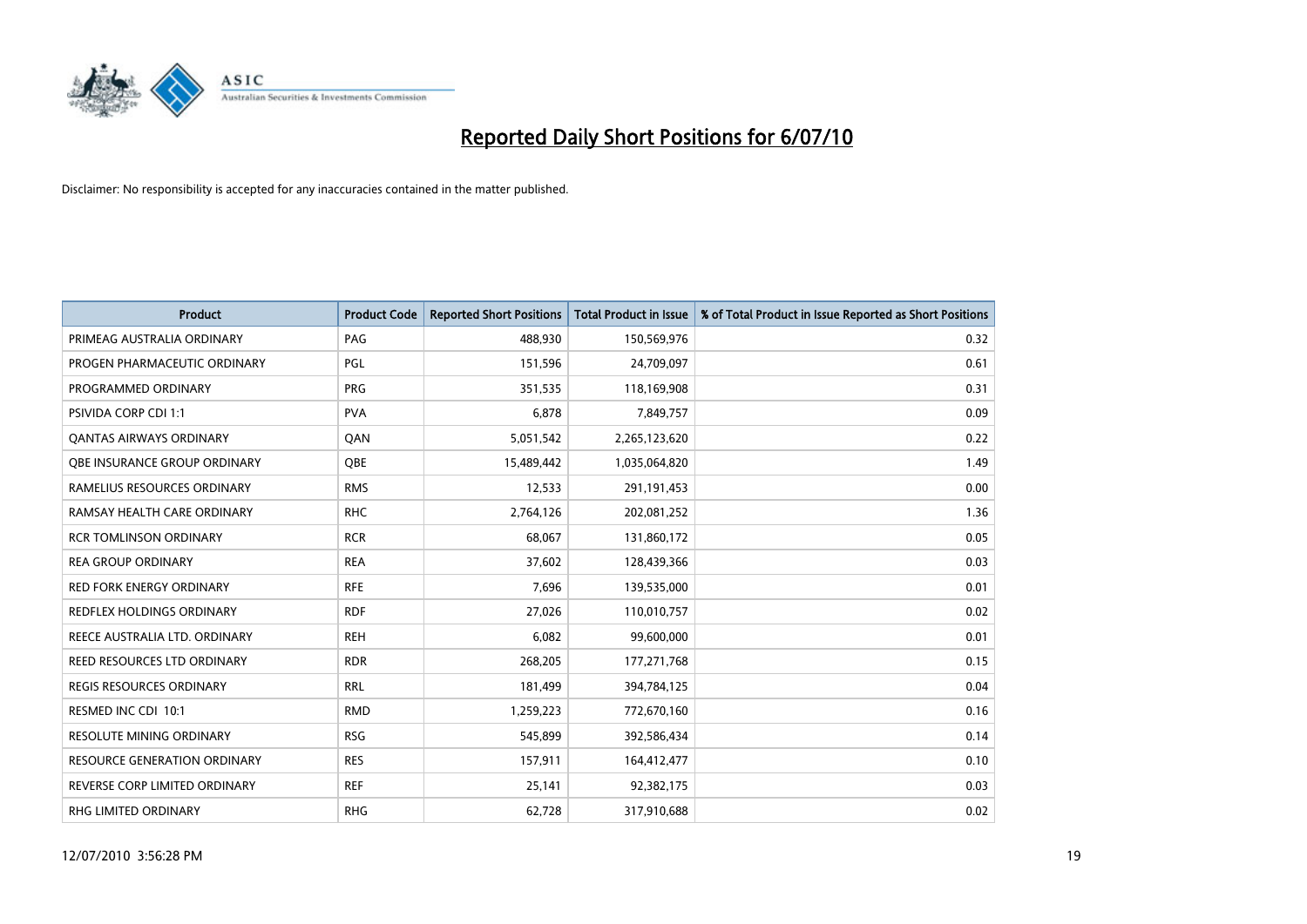

| <b>Product</b>                     | <b>Product Code</b> | <b>Reported Short Positions</b> | <b>Total Product in Issue</b> | % of Total Product in Issue Reported as Short Positions |
|------------------------------------|---------------------|---------------------------------|-------------------------------|---------------------------------------------------------|
| <b>RIDLEY CORPORATION ORDINARY</b> | <b>RIC</b>          | 63,937                          | 307,817,071                   | 0.02                                                    |
| RIO TINTO LIMITED ORDINARY         | <b>RIO</b>          | 12,849,070                      | 606,831,240                   | 2.12                                                    |
| RIVERCITY MOTORWAY STAPLED         | <b>RCY</b>          | 3,907,254                       | 957,010,115                   | 0.40                                                    |
| RIVERSDALE MINING ORDINARY         | <b>RIV</b>          | 526,483                         | 200,118,524                   | 0.25                                                    |
| ROC OIL COMPANY ORDINARY           | <b>ROC</b>          | 2,936,138                       | 713,154,560                   | 0.41                                                    |
| SAI GLOBAL LIMITED ORDINARY        | SAI                 | 166,162                         | 159,581,559                   | 0.09                                                    |
| SALMAT LIMITED ORDINARY            | <b>SLM</b>          | 147,421                         | 159,131,983                   | 0.09                                                    |
| SANDFIRE RESOURCES ORDINARY        | <b>SFR</b>          | 41,685                          | 130,009,760                   | 0.02                                                    |
| <b>SANTOS LTD ORDINARY</b>         | <b>STO</b>          | 3,575,783                       | 832,552,523                   | 0.42                                                    |
| SEDGMAN LIMITED ORDINARY           | <b>SDM</b>          | 160,024                         | 205,986,681                   | 0.07                                                    |
| <b>SEEK LIMITED ORDINARY</b>       | <b>SEK</b>          | 4,241,018                       | 336,584,488                   | 1.24                                                    |
| SENETAS CORPORATION ORDINARY       | <b>SEN</b>          | 756,999                         | 461,522,263                   | 0.16                                                    |
| SERVCORP LIMITED ORDINARY          | SRV                 | 509,040                         | 98,440,807                    | 0.51                                                    |
| SERVICE STREAM ORDINARY            | <b>SSM</b>          | 344,663                         | 283,418,867                   | 0.12                                                    |
| SEVEN GROUP HOLDINGS ORDINARY      | <b>SVW</b>          | 1,136,521                       | 305,410,281                   | 0.38                                                    |
| SEVEN NETWORK ORDINARY             | <b>SEV</b>          | 46,946                          | 190,410,281                   | 0.02                                                    |
| SIGMA PHARMACEUTICAL ORDINARY      | SIP                 | 12,148,361                      | 1,178,626,572                 | 1.04                                                    |
| SILEX SYSTEMS ORDINARY             | <b>SLX</b>          | 200,217                         | 149,073,532                   | 0.13                                                    |
| SILVER LAKE RESOURCE ORDINARY      | <b>SLR</b>          | 108,595                         | 178,757,838                   | 0.07                                                    |
| SIMS METAL MGMT LTD ORDINARY       | <b>SGM</b>          | 1,944,240                       | 203,882,941                   | 0.93                                                    |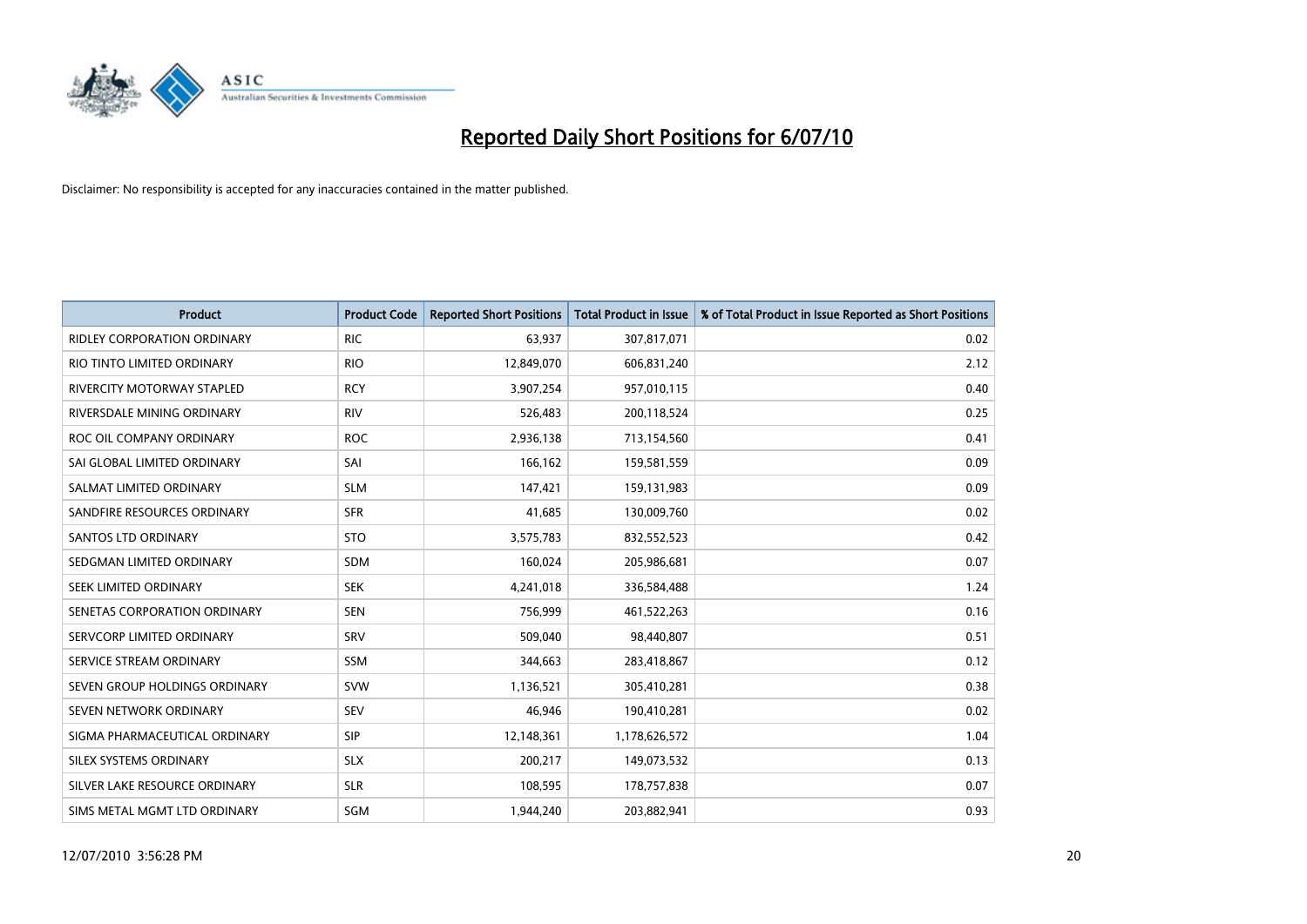

| <b>Product</b>                           | <b>Product Code</b> | <b>Reported Short Positions</b> | Total Product in Issue | % of Total Product in Issue Reported as Short Positions |
|------------------------------------------|---------------------|---------------------------------|------------------------|---------------------------------------------------------|
| SINGAPORE TELECOMM. CHESS DEPOSITARY INT | SGT                 | 5,345,308                       | 440,346,022            | 1.23                                                    |
| SKILLED GROUP LTD ORDINARY               | <b>SKE</b>          | 264,169                         | 190,738,408            | 0.14                                                    |
| SKY CITY ENTERTAIN, ORDINARY             | <b>SKC</b>          | 6,750,341                       | 575,114,687            | 1.17                                                    |
| SKY NETWORK ORDINARY                     | <b>SKT</b>          | 1,642,700                       | 389,139,785            | 0.42                                                    |
| SMS MANAGEMENT, ORDINARY                 | <b>SMX</b>          | 200,646                         | 66,781,500             | 0.31                                                    |
| SONIC HEALTHCARE ORDINARY                | <b>SHL</b>          | 2,691,820                       | 388,429,875            | 0.68                                                    |
| SOUL PATTINSON (W.H) ORDINARY            | <b>SOL</b>          | 60,950                          | 238,640,580            | 0.02                                                    |
| SP AUSNET STAPLED SECURITIES             | SPN                 | 1,385,572                       | 2,748,353,504          | 0.05                                                    |
| SPARK INFRASTRUCTURE STAPLED SECURITIES  | SKI                 | 4,555,446                       | 1,031,911,394          | 0.44                                                    |
| SPDR 200 FUND ETF UNITS                  | <b>STW</b>          | 7,008                           | 57,779,172             | 0.01                                                    |
| SPECIALTY FASHION ORDINARY               | <b>SFH</b>          | 1,658,379                       | 190,964,693            | 0.87                                                    |
| SPOTLESS GROUP LTD ORDINARY              | <b>SPT</b>          | 1,174,827                       | 259,309,656            | 0.44                                                    |
| ST BARBARA LIMITED ORDINARY              | SBM                 | 43,268,758                      | 1,952,668,407          | 2.22                                                    |
| STAGING CONNECTIONS ORDINARY             | <b>STG</b>          | 2,917,189                       | 783,175,134            | 0.37                                                    |
| STH AMERICAN COR LTD ORDINARY            | SAY                 | 9,200                           | 192,891,831            | 0.00                                                    |
| STHN CROSS MEDIA ORDINARY                | <b>SXL</b>          | 318,684                         | 378,827,750            | 0.08                                                    |
| STOCKLAND UNITS/ORD STAPLED              | SGP                 | 10,075,104                      | 2,383,036,717          | 0.42                                                    |
| <b>STRAITS RESOURCES ORDINARY</b>        | <b>SRL</b>          | 3,504,222                       | 255,203,613            | 1.38                                                    |
| STW COMMUNICATIONS ORDINARY              | SGN                 | 459,123                         | 364,310,964            | 0.12                                                    |
| SUNCORP-METWAY. ORDINARY                 | <b>SUN</b>          | 7,427,240                       | 1,281,390,524          | 0.56                                                    |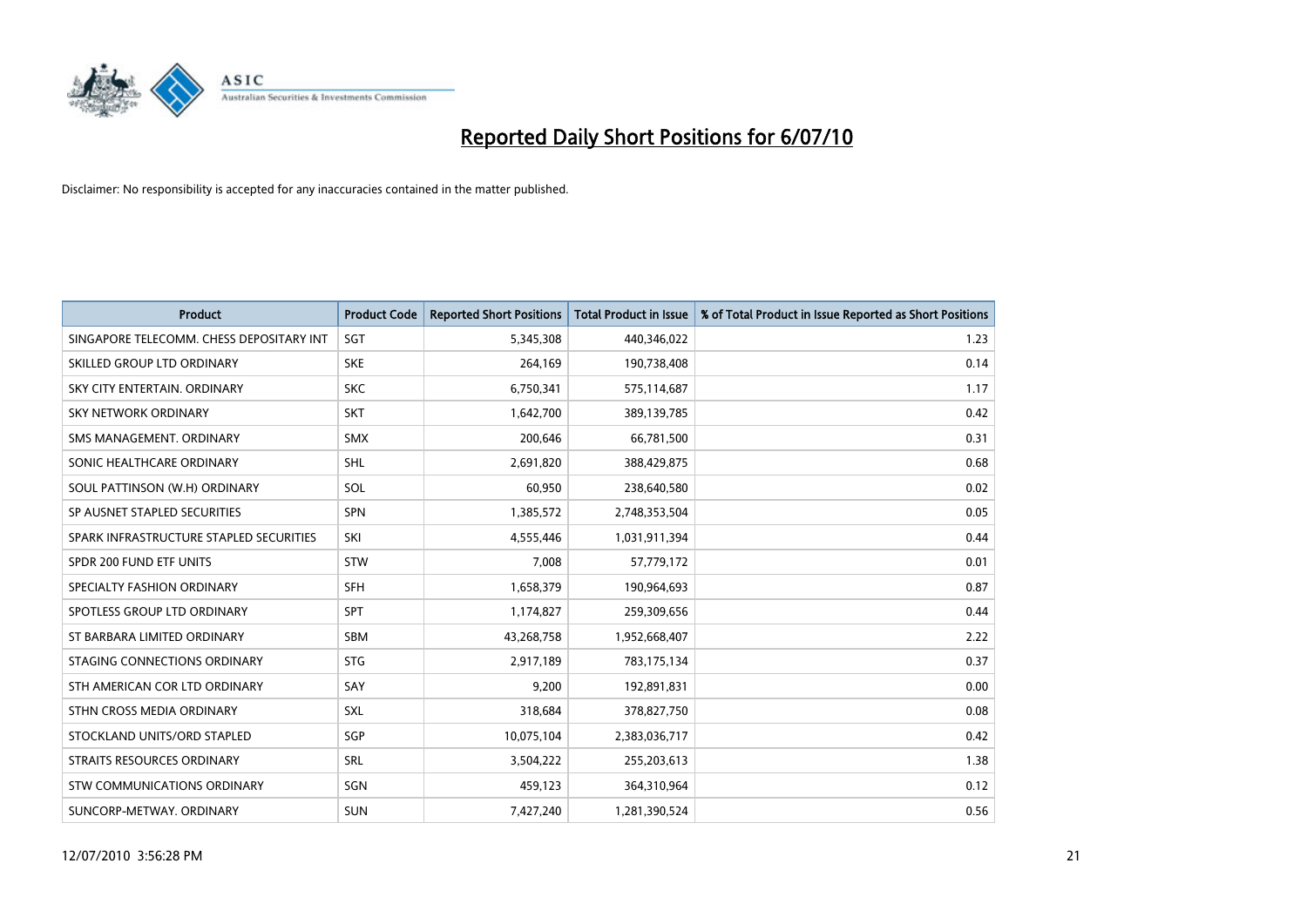

| <b>Product</b>                       | <b>Product Code</b> | <b>Reported Short Positions</b> | Total Product in Issue | % of Total Product in Issue Reported as Short Positions |
|--------------------------------------|---------------------|---------------------------------|------------------------|---------------------------------------------------------|
| SUNDANCE RESOURCES ORDINARY          | <b>SDL</b>          | 18,013,280                      | 2,709,995,932          | 0.65                                                    |
| SUNLAND GROUP LTD ORDINARY           | <b>SDG</b>          | 79,814                          | 251,107,692            | 0.02                                                    |
| SUPER CHEAP AUTO GRP ORDINARY        | <b>SUL</b>          | 413,939                         | 127,532,302            | 0.32                                                    |
| SWICK MINING ORDINARY                | <b>SWK</b>          | 1,548                           | 236,724,970            | 0.00                                                    |
| SYMEX HOLDINGS ORDINARY              | <b>SYM</b>          | 6,633                           | 125,037,628            | 0.01                                                    |
| <b>TABCORP HOLDINGS LTD ORDINARY</b> | <b>TAH</b>          | 2,820,492                       | 612,625,759            | 0.44                                                    |
| <b>TALENT2 INTERNATION ORDINARY</b>  | <b>TWO</b>          | 7                               | 140,567,607            | 0.00                                                    |
| TAP OIL LIMITED ORDINARY             | <b>TAP</b>          | 139,524                         | 156,485,921            | 0.09                                                    |
| TASSAL GROUP LIMITED ORDINARY        | <b>TGR</b>          | 3,096,989                       | 144,197,882            | 2.14                                                    |
| <b>TATTS GROUP LTD ORDINARY</b>      | <b>TTS</b>          | 6,151,736                       | 1,281,937,479          | 0.47                                                    |
| <b>TECHNOLOGY ONE ORDINARY</b>       | <b>TNE</b>          | 579                             | 300,303,455            | 0.00                                                    |
| <b>TELECOM CORPORATION ORDINARY</b>  | <b>TEL</b>          | 44,083,827                      | 1,920,694,831          | 2.30                                                    |
| TELSTRA CORPORATION, ORDINARY        | <b>TLS</b>          | 57,905,040                      | 12,443,074,357         | 0.47                                                    |
| TEN NETWORK HOLDINGS ORDINARY        | <b>TEN</b>          | 12,729,875                      | 1,045,236,720          | 1.21                                                    |
| TFS CORPORATION LTD ORDINARY         | <b>TFC</b>          | 99,826                          | 227,360,909            | 0.04                                                    |
| THE REJECT SHOP ORDINARY             | <b>TRS</b>          | 15,748                          | 25,973,070             | 0.06                                                    |
| THOR MINING PLC CHESS DEPOSITARY     | <b>THR</b>          | 2,307                           | 133,236,757            | 0.00                                                    |
| THORN GROUP LIMITED ORDINARY         | <b>TGA</b>          | 2,360                           | 129,441,655            | 0.00                                                    |
| TIMBERCORP LIMITED ORDINARY          | <b>TIM</b>          | 2,930,852                       | 352,071,429            | 0.84                                                    |
| <b>TISHMAN SPEYER UNITS</b>          | <b>TSO</b>          | 51,154                          | 338,440,904            | 0.01                                                    |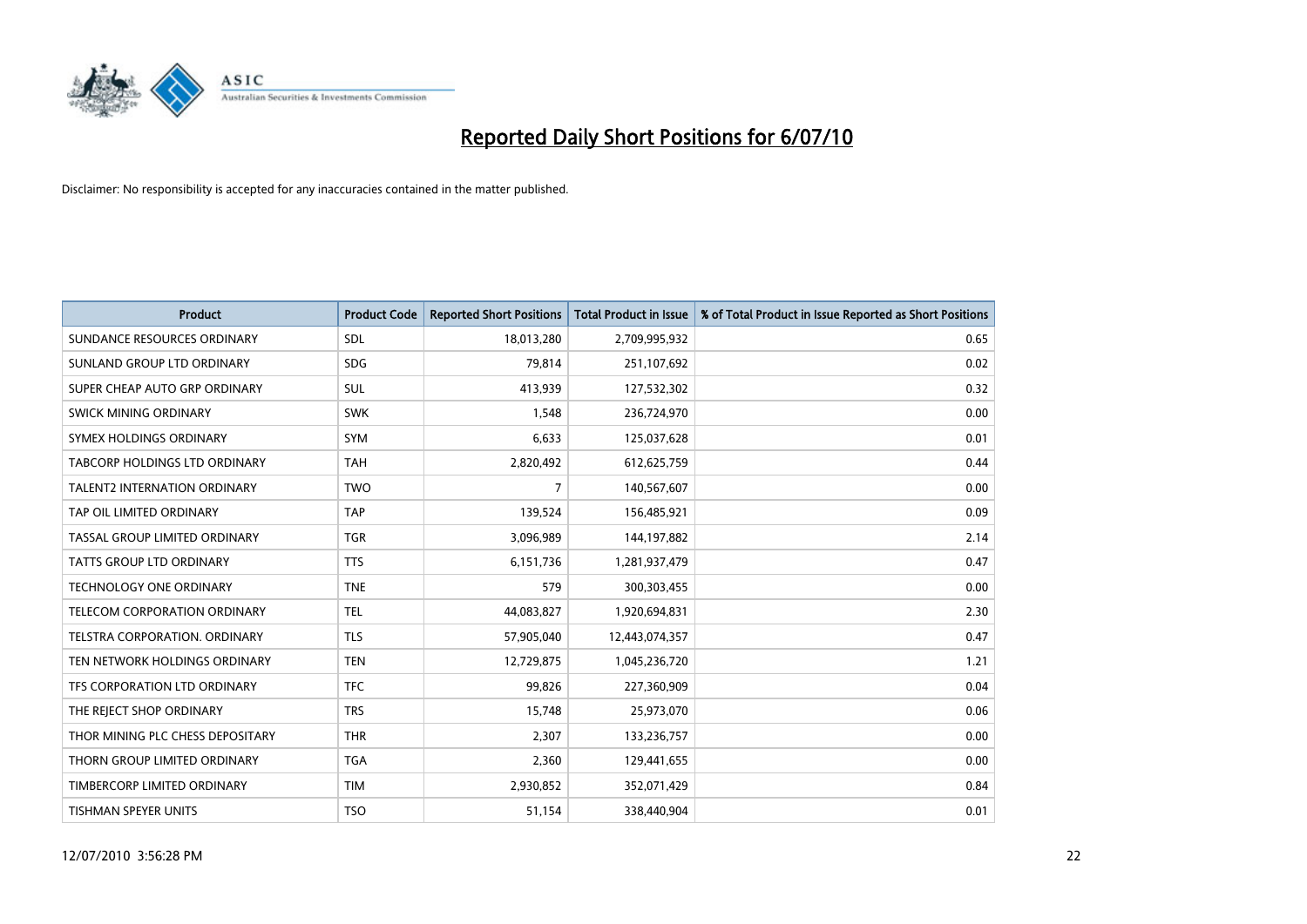

| <b>Product</b>                            | <b>Product Code</b> | <b>Reported Short Positions</b> | Total Product in Issue | % of Total Product in Issue Reported as Short Positions |
|-------------------------------------------|---------------------|---------------------------------|------------------------|---------------------------------------------------------|
| TNG LIMITED ORDINARY                      | <b>TNG</b>          | 4,321                           | 258,055,076            | 0.00                                                    |
| TOLL HOLDINGS LTD ORDINARY                | <b>TOL</b>          | 7,616,338                       | 702,867,609            | 1.06                                                    |
| TORO ENERGY LIMITED ORDINARY              | <b>TOE</b>          | 35.404                          | 964,936,676            | 0.00                                                    |
| TOWER AUSTRALIA ORDINARY                  | <b>TAL</b>          | 5,450,455                       | 363,937,557            | 1.49                                                    |
| <b>TOWER LIMITED ORDINARY</b>             | <b>TWR</b>          | 689,540                         | 260,631,787            | 0.26                                                    |
| <b>TOX FREE SOLUTIONS ORDINARY</b>        | <b>TOX</b>          | 23,857                          | 91,574,000             | 0.02                                                    |
| TPG TELECOM LIMITED ORDINARY              | <b>TPM</b>          | 252,083                         | 767,849,104            | 0.03                                                    |
| TRANSFIELD SERV INFR STAPLED SECURITIES   | <b>TSI</b>          | 622,317                         | 432,184,488            | 0.14                                                    |
| <b>TRANSFIELD SERVICES ORDINARY</b>       | <b>TSE</b>          | 64,694                          | 414,278,904            | 0.02                                                    |
| TRANSPACIFIC INDUST, ORDINARY             | <b>TPI</b>          | 14,960,616                      | 960,638,735            | 1.54                                                    |
| TRANSURBAN GROUP TRIPLE STAPLED SEC.      | <b>TCL</b>          | 8,643,747                       | 1,414,667,986          | 0.60                                                    |
| TRINITY GROUP STAPLED SECURITIES          | <b>TCQ</b>          | 3,419                           | 231,701,539            | 0.00                                                    |
| TROY RESOURCES NL ORDINARY                | <b>TRY</b>          | 395,807                         | 87,474,323             | 0.45                                                    |
| UGL LIMITED ORDINARY                      | UGL                 | 4,826,519                       | 165,928,705            | 2.87                                                    |
| UNILIFE CORPORATION CDI 6:1               | <b>UNS</b>          | 44.966                          | 240,207,302            | 0.02                                                    |
| UXC LIMITED ORDINARY                      | <b>UXC</b>          | 1,187,876                       | 295,623,019            | 0.39                                                    |
| VALAD PROPERTY GROUP STAPLED US PROHIBIT. | <b>VPG</b>          | 5,301,246                       | 2,287,682,926          | 0.24                                                    |
| <b>VDM GROUP LIMITED ORDINARY</b>         | <b>VMG</b>          | 11,116                          | 195,613,088            | 0.01                                                    |
| <b>VENTURE MINERALS ORDINARY</b>          | <b>VMS</b>          | 6,500                           | 168,046,667            | 0.00                                                    |
| VILLAGE ROADSHOW LTD ORDINARY             | <b>VRL</b>          | 682                             | 114,217,649            | 0.00                                                    |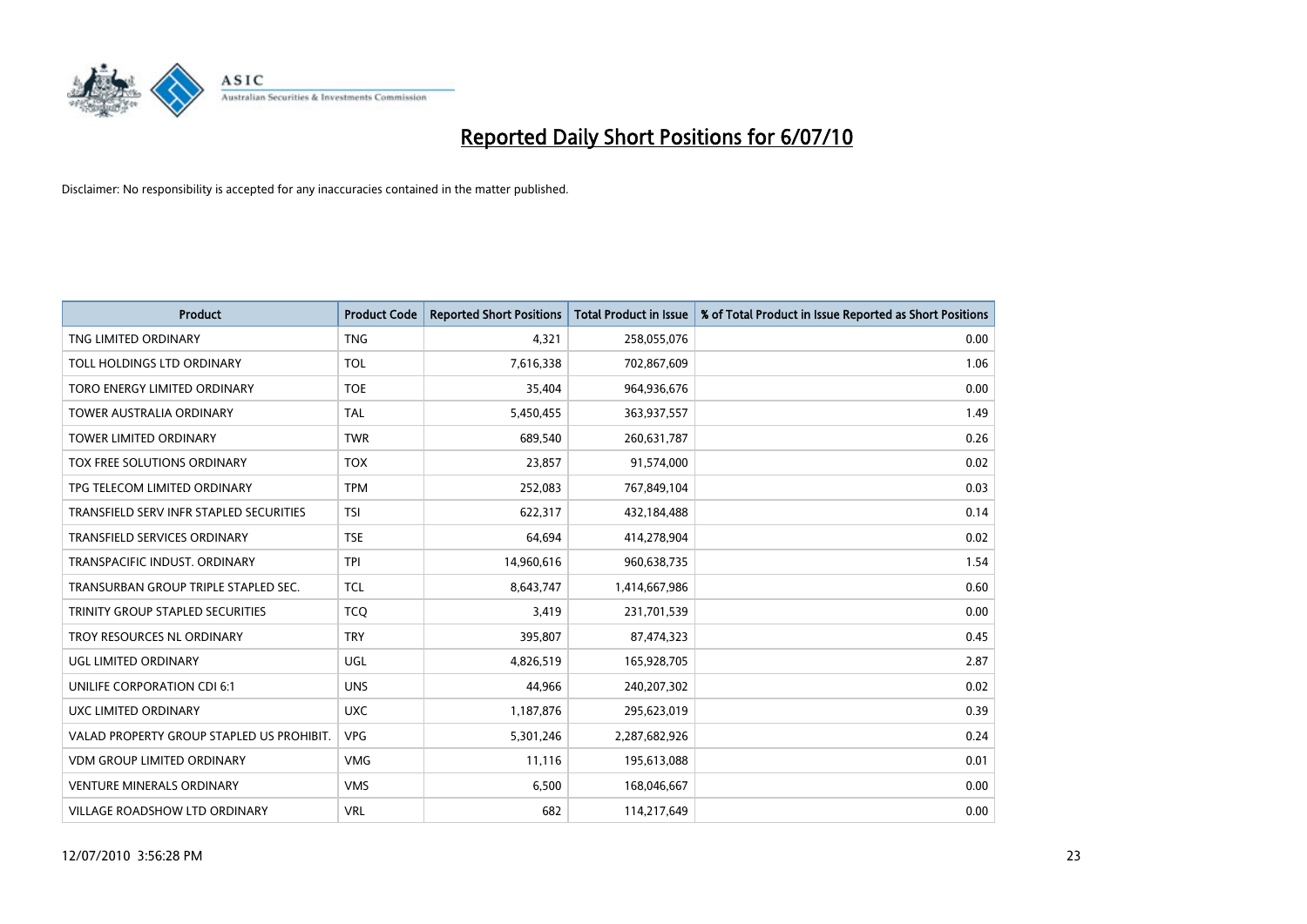

| <b>Product</b>                            | <b>Product Code</b> | <b>Reported Short Positions</b> | <b>Total Product in Issue</b> | % of Total Product in Issue Reported as Short Positions |
|-------------------------------------------|---------------------|---------------------------------|-------------------------------|---------------------------------------------------------|
| VILLAGE ROADSHOW LTD 'A' CLASS PREFERENCE | <b>VRLPA</b>        | 20,456                          | 52,235,451                    | 0.04                                                    |
| VIRGIN BLUE HOLDINGS ORDINARY             | <b>VBA</b>          | 21,954,537                      | 2,209,126,568                 | 0.99                                                    |
| VISION GROUP HLDGS ORDINARY               | <b>VGH</b>          | 78,000                          | 72,671,765                    | 0.11                                                    |
| <b>VITA GROUP LTD ORDINARY</b>            | <b>VTG</b>          | 75,190                          | 141,247,800                   | 0.05                                                    |
| VITERRA INC CDI 1:1                       | <b>VTA</b>          | 2,152                           | 68,629,939                    | 0.00                                                    |
| <b>WAREHOUSE GROUP ORDINARY</b>           | <b>WHS</b>          | 384,780                         | 311,195,868                   | 0.12                                                    |
| <b>WATPAC LIMITED ORDINARY</b>            | <b>WTP</b>          | 74,449                          | 181,326,206                   | 0.04                                                    |
| <b>WDS LIMITED ORDINARY</b>               | <b>WDS</b>          | 63,084                          | 143,107,458                   | 0.04                                                    |
| <b>WEBJET LIMITED ORDINARY</b>            | <b>WEB</b>          | 84,177                          | 76,861,278                    | 0.11                                                    |
| <b>WESFARMERS LIMITED ORDINARY</b>        | <b>WES</b>          | 11,207,234                      | 1,005,167,663                 | 1.11                                                    |
| WESFARMERS LIMITED PARTIALLY PROTECTED    | <b>WESN</b>         | 3,761,534                       | 151,904,499                   | 2.48                                                    |
| WEST AUSTRALIAN NEWS ORDINARY             | <b>WAN</b>          | 6,463,214                       | 216,011,546                   | 3.01                                                    |
| <b>WESTERN AREAS NL ORDINARY</b>          | <b>WSA</b>          | 5,615,840                       | 179,735,899                   | 3.12                                                    |
| WESTERN DESERT RES. ORDINARY              | <b>WDR</b>          | 948                             | 134,511,656                   | 0.00                                                    |
| WESTFIELD GROUP ORD/UNIT STAPLED SEC      | <b>WDC</b>          | 13,840,592                      | 2,307,773,663                 | 0.59                                                    |
| WESTPAC BANKING CORP ORDINARY             | <b>WBC</b>          | 18,523,088                      | 2,977,279,511                 | 0.58                                                    |
| WHITE ENERGY COMPANY ORDINARY             | <b>WEC</b>          | 6,012,381                       | 236,766,184                   | 2.54                                                    |
| WHITEHAVEN COAL ORDINARY                  | <b>WHC</b>          | 1,193,407                       | 493,650,070                   | 0.24                                                    |
| WHK GROUP LIMITED ORDINARY                | <b>WHG</b>          | 213,705                         | 264,254,166                   | 0.08                                                    |
| WINDIMURRA VANADIUM ORDINARY              | <b>WVL</b>          | 163,685                         | 154,278,674                   | 0.11                                                    |